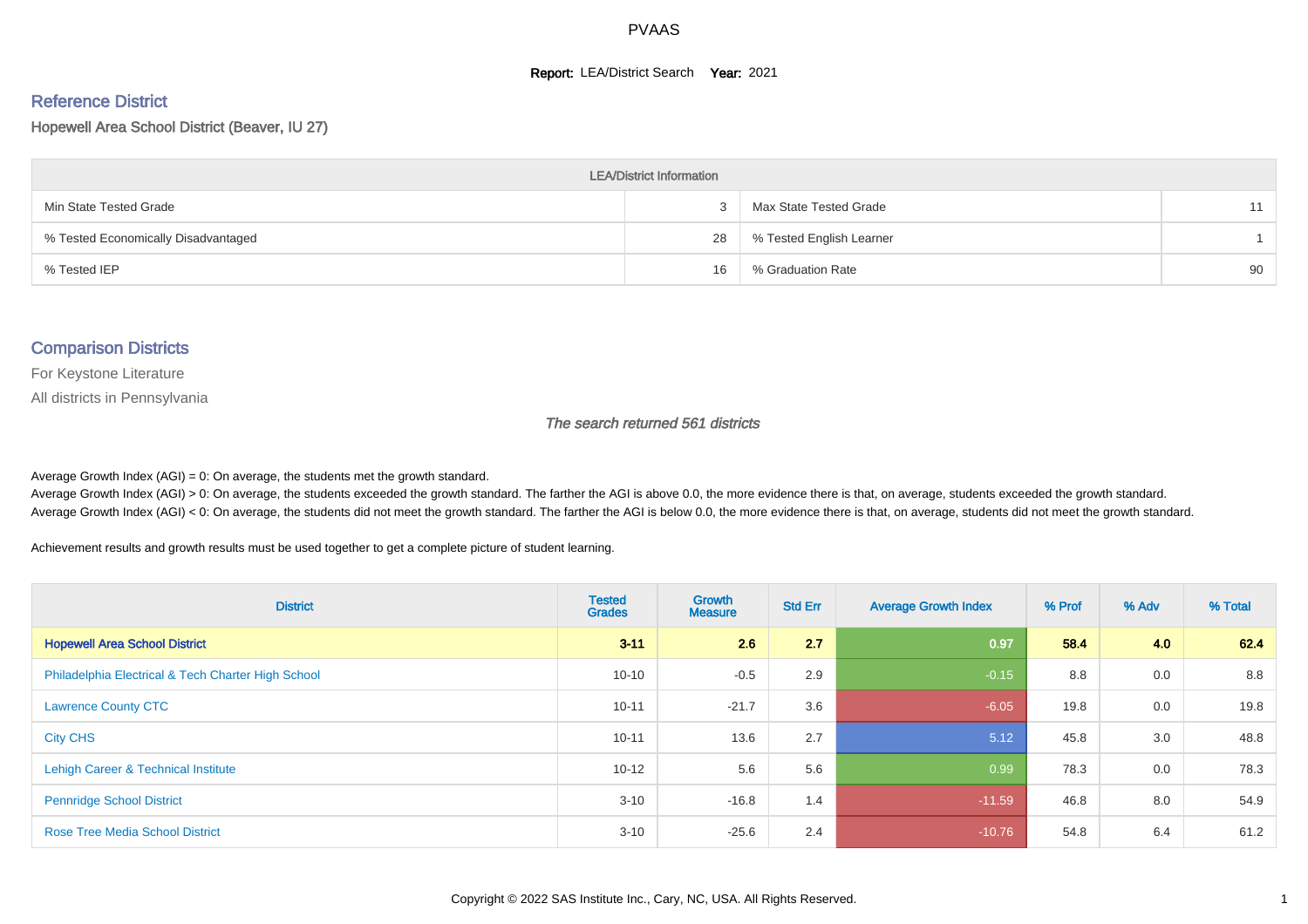| <b>District</b>                                   | <b>Tested</b><br><b>Grades</b> | <b>Growth</b><br><b>Measure</b> | <b>Std Err</b> | <b>Average Growth Index</b> | % Prof | % Adv | % Total |
|---------------------------------------------------|--------------------------------|---------------------------------|----------------|-----------------------------|--------|-------|---------|
| <b>Hopewell Area School District</b>              | $3 - 11$                       | 2.6                             | 2.7            | 0.97                        | 58.4   | 4.0   | 62.4    |
| <b>Shikellamy School District</b>                 | $3 - 10$                       | $-22.3$                         | 2.5            | $-8.92$                     | 33.3   | 6.1   | 39.5    |
| <b>Lackawanna Trail School District</b>           | $3 - 10$                       | $-21.7$                         | 3.5            | $-6.20$                     | 38.5   | 1.5   | 40.0    |
| <b>Abington School District</b>                   | $3 - 10$                       | $-11.5$                         | 1.9            | $-6.00$                     | 56.2   | 11.6  | 67.8    |
| <b>Avonworth School District</b>                  | $3 - 10$                       | $-12.6$                         | 3.1            | $-4.01$                     | 59.8   | 4.6   | 64.4    |
| <b>Marion Center Area School District</b>         | $3 - 10$                       | $-12.0$                         | 3.1            | $-3.87$                     | 33.7   | 1.1   | 34.8    |
| <b>Clearfield Area School District</b>            | $3 - 10$                       | $-9.4$                          | 2.6            | $-3.56$                     | 43.0   | 3.1   | 46.1    |
| <b>Neshannock Township School District</b>        | $3 - 10$                       | $-9.7$                          | 2.9            | $-3.34$                     | 62.4   | 5.6   | 67.9    |
| Maritime Academy Charter School                   | $3 - 10$                       | $-11.4$                         | 3.5            | $-3.29$                     | 15.2   | 0.0   | 15.2    |
| <b>Carmichaels Area School District</b>           | $3 - 10$                       | $-9.3$                          | 3.3            | $-2.81$                     | 35.1   | 1.4   | 36.5    |
| <b>Propel Charter School-Montour</b>              | $3 - 10$                       | $-10.7$                         | 3.9            | $-2.71$                     | 13.7   | 0.0   | 13.7    |
| <b>Northwest Area School District</b>             | $3 - 10$                       | $-10.0$                         | 3.8            | $-2.59$                     | 34.6   | 7.3   | 41.8    |
| <b>Blue Mountain School District</b>              | $3 - 10$                       | $-5.8$                          | 2.3            | $-2.56$                     | 46.6   | 8.5   | 55.1    |
| <b>Mahanoy Area School District</b>               | $3 - 10$                       | $-9.0$                          | 3.6            | $-2.49$                     | 26.2   | 1.6   | 27.9    |
| <b>Yough School District</b>                      | $3 - 10$                       | $-6.6$                          | 2.7            | $-2.43$                     | 50.8   | 4.0   | 54.8    |
| <b>Chartiers-Houston School District</b>          | $3 - 10$                       | $-8.6$                          | 3.5            | $-2.41$                     | 59.7   | 4.5   | 64.2    |
| Jefferson-Morgan School District                  | $3 - 10$                       | $-9.9$                          | 4.2            | $-2.35$                     | 43.8   | 4.2   | 47.9    |
| South Williamsport Area School District           | $3 - 10$                       | $-5.7$                          | 2.5            | $-2.30$                     | 45.5   | 4.5   | 50.0    |
| Portage Area School District                      | $3 - 10$                       | $-8.1$                          | 3.6            | $-2.26$                     | 40.6   | 9.4   | 50.0    |
| <b>West Middlesex Area School District</b>        | $3 - 10$                       | $-8.4$                          | 3.8            | $-2.21$                     | 34.9   | 2.8   | 37.6    |
| <b>Benton Area School District</b>                | $3 - 10$                       | $-9.7$                          | 4.5            | $-2.18$                     | 43.2   | 5.4   | 48.6    |
| <b>Executive Education Academy Charter School</b> | $3 - 10$                       | $-6.5$                          | 3.1            | $-2.08$                     | 23.7   | 2.2   | 25.8    |
| California Area School District                   | $3 - 10$                       | $-7.3$                          | 3.6            | $-2.02$                     | 42.6   | 9.8   | 52.5    |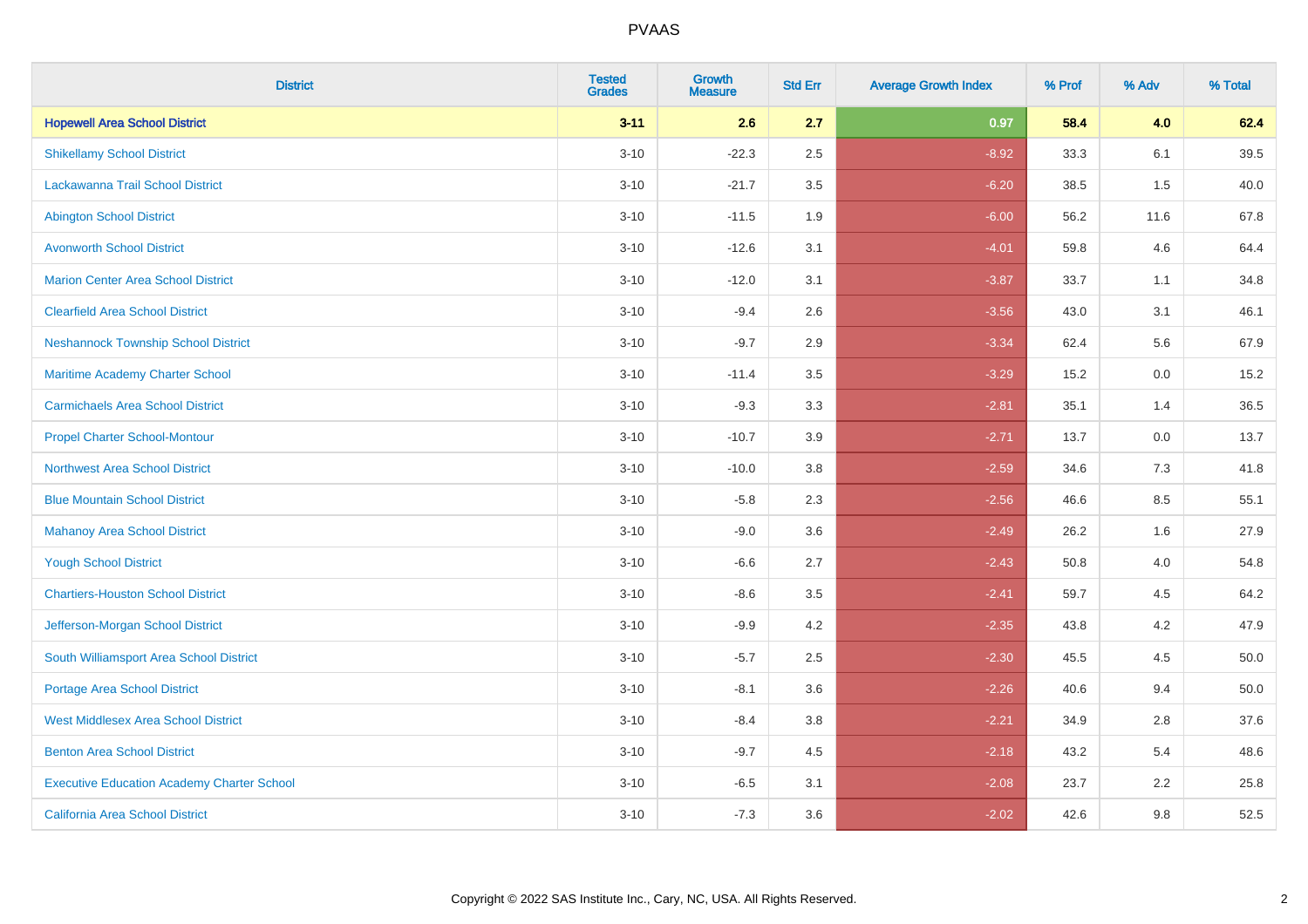| <b>District</b>                               | <b>Tested</b><br><b>Grades</b> | <b>Growth</b><br><b>Measure</b> | <b>Std Err</b> | <b>Average Growth Index</b> | % Prof | % Adv   | % Total |
|-----------------------------------------------|--------------------------------|---------------------------------|----------------|-----------------------------|--------|---------|---------|
| <b>Hopewell Area School District</b>          | $3 - 11$                       | 2.6                             | 2.7            | 0.97                        | 58.4   | 4.0     | 62.4    |
| <b>Moshannon Valley School District</b>       | $3 - 10$                       | $-7.0$                          | 3.4            | $-2.01$                     | 48.5   | $0.0\,$ | 48.5    |
| <b>Mount Union Area School District</b>       | $3 - 10$                       | $-6.1$                          | 3.1            | $-1.97$                     | 32.2   | 3.4     | 35.6    |
| <b>Montrose Area School District</b>          | $3 - 10$                       | $-5.5$                          | $3.0\,$        | $-1.82$                     | 46.7   | 5.4     | 52.2    |
| <b>Tri-Valley School District</b>             | $3 - 10$                       | $-6.4$                          | 4.1            | $-1.57$                     | 37.0   | 4.4     | 41.3    |
| <b>Fort Cherry School District</b>            | $3 - 10$                       | $-5.9$                          | 3.8            | $-1.56$                     | 55.2   | 5.2     | 60.3    |
| <b>MaST Community Charter School</b>          | $3 - 10$                       | $-4.1$                          | 2.7            | $-1.52$                     | 44.0   | 9.5     | 53.4    |
| <b>Ferndale Area School District</b>          | $3 - 10$                       | $-5.8$                          | 4.3            | $-1.33$                     | 40.0   | 0.0     | 40.0    |
| <b>Cambria Heights School District</b>        | $3 - 10$                       | $-4.1$                          | 3.1            | $-1.32$                     | 51.0   | 6.0     | 57.0    |
| <b>Troy Area School District</b>              | $3 - 10$                       | $-4.3$                          | 3.4            | $-1.26$                     | 43.2   | 5.7     | 48.9    |
| <b>Kane Area School District</b>              | $3 - 10$                       | $-3.7$                          | 3.2            | $-1.17$                     | 39.5   | 9.9     | 49.4    |
| <b>Antietam School District</b>               | $3 - 10$                       | $-4.3$                          | 3.8            | $-1.13$                     | 36.4   | 5.4     | 41.8    |
| <b>Valley Grove School District</b>           | $3 - 10$                       | $-3.7$                          | 3.7            | $-1.01$                     | 51.2   | 6.1     | 57.3    |
| <b>Sullivan County School District</b>        | $3 - 10$                       | $-4.0$                          | 4.4            | $-0.90$                     | 66.7   | 2.6     | 69.2    |
| <b>Northeast Bradford School District</b>     | $3 - 10$                       | $-3.1$                          | 4.0            | $-0.78$                     | 33.9   | 3.4     | 37.3    |
| <b>Mid Valley School District</b>             | $3 - 10$                       | $-1.7$                          | 3.0            | $-0.55$                     | 45.1   | 7.8     | 52.9    |
| <b>Wyoming Area School District</b>           | $3 - 10$                       | $-1.3$                          | 2.6            | $-0.50$                     | 53.8   | 10.8    | 64.6    |
| <b>Bellwood-Antis School District</b>         | $3 - 10$                       | $-1.2$                          | 3.2            | $-0.39$                     | 55.1   | 10.1    | 65.2    |
| <b>Glendale School District</b>               | $3 - 10$                       | $-0.9$                          | 3.7            | $-0.24$                     | 50.0   | 5.4     | 55.4    |
| <b>Reynolds School District</b>               | $3 - 10$                       | 0.5                             | 3.4            | 0.16                        | 52.1   | $7.0\,$ | 59.2    |
| <b>Bloomsburg Area School District</b>        | $3 - 10$                       | 0.7                             | 3.0            | 0.23                        | 55.9   | 11.8    | 67.6    |
| <b>Mastery Charter School - Thomas Campus</b> | $3 - 10$                       | 2.1                             | 6.2            | 0.33                        | 28.6   | 0.0     | 28.6    |
| <b>Wallingford-Swarthmore School District</b> | $3 - 10$                       | 0.9                             | 2.4            | 0.38                        | 64.4   | 22.7    | 87.1    |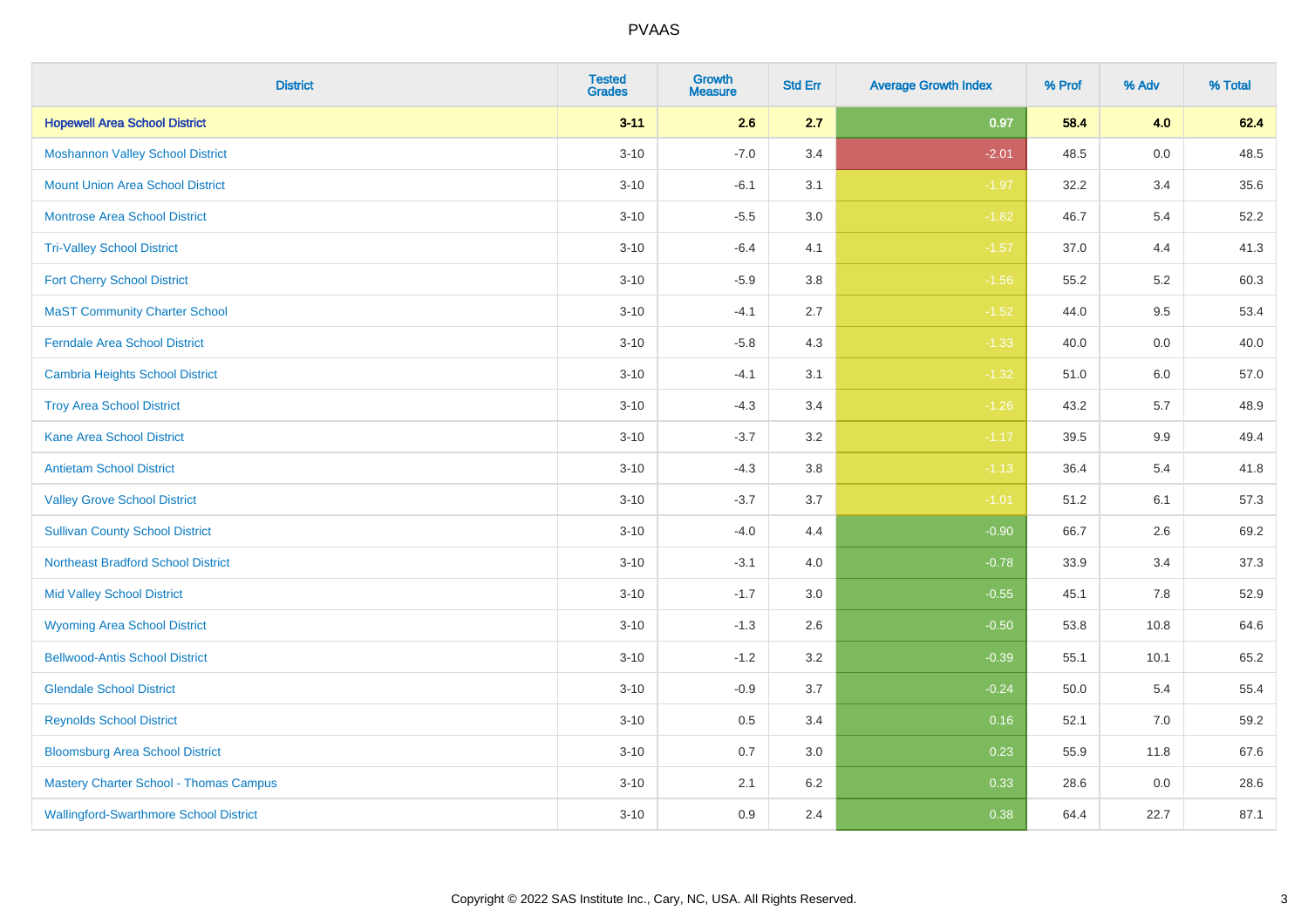| <b>District</b>                                    | <b>Tested</b><br><b>Grades</b> | <b>Growth</b><br><b>Measure</b> | <b>Std Err</b> | <b>Average Growth Index</b> | % Prof | % Adv | % Total |
|----------------------------------------------------|--------------------------------|---------------------------------|----------------|-----------------------------|--------|-------|---------|
| <b>Hopewell Area School District</b>               | $3 - 11$                       | 2.6                             | 2.7            | 0.97                        | 58.4   | 4.0   | 62.4    |
| <b>Harmony Area School District</b>                | $3 - 10$                       | 4.5                             | 6.3            | 0.72                        | 33.3   | 13.3  | 46.7    |
| Southeastern Greene School District                | $3 - 10$                       | 3.3                             | 4.6            | 0.72                        | 57.6   | 6.1   | 63.6    |
| <b>Shanksville-Stonycreek School District</b>      | $3 - 10$                       | 7.0                             | 5.9            | 1.20                        | 64.7   | 17.6  | 82.4    |
| <b>MaST Community Charter School II</b>            | $3 - 10$                       | 4.4                             | 3.2            | 1.37                        | 28.4   | 3.4   | 31.8    |
| <b>South Butler County School District</b>         | $3 - 10$                       | 3.9                             | 2.5            | 1.54                        | 53.1   | 16.6  | 69.7    |
| Allegheny-Clarion Valley School District           | $3 - 10$                       | 7.8                             | 4.7            | 1.65                        | 53.3   | 3.3   | 56.7    |
| <b>Sto-Rox School District</b>                     | $3 - 10$                       | 6.6                             | 3.7            | 1.80                        | 13.4   | 0.0   | 13.4    |
| <b>Monessen City School District</b>               | $3 - 10$                       | 8.3                             | 4.5            | 1.85                        | 42.9   | 2.9   | 45.7    |
| <b>Beaver Area School District</b>                 | $3 - 10$                       | 4.7                             | 2.4            | 1.94                        | 57.4   | 16.8  | 74.2    |
| <b>Central Valley School District</b>              | $3 - 10$                       | 4.8                             | 2.4            | 1.98                        | 56.9   | 9.0   | 65.9    |
| <b>Muhlenberg School District</b>                  | $3 - 10$                       | 4.0                             | 1.9            | 2.10                        | 34.2   | 2.6   | 36.8    |
| <b>Carbondale Area School District</b>             | $3 - 10$                       | 7.4                             | 3.3            | 2.25                        | 56.6   | 2.6   | 59.2    |
| <b>Collegium Charter School</b>                    | $3 - 10$                       | 5.9                             | 2.5            | 2.33                        | 38.1   | 7.9   | 46.0    |
| <b>Belmont Charter School</b>                      | $3 - 10$                       | 16.0                            | 6.5            | 2.45                        | 64.3   | 0.0   | 64.3    |
| <b>Bethlehem-Center School District</b>            | $3 - 10$                       | 8.1                             | 3.3            | 2.46                        | 35.1   | 1.4   | 36.5    |
| <b>Mars Area School District</b>                   | $3 - 10$                       | 5.7                             | 2.1            | 2.75                        | 57.9   | 18.2  | 76.1    |
| <b>Freeport Area School District</b>               | $3 - 10$                       | 9.7                             | 2.5            | 3.91                        | 57.5   | 17.8  | 75.3    |
| <b>Centennial School District</b>                  | $3 - 10$                       | 7.1                             | 1.7            | 4.29                        | 50.1   | 8.7   | 58.9    |
| <b>Commonwealth Charter Academy Charter School</b> | $3 - 10$                       | 9.1                             | 1.9            | 4.90                        | 47.2   | 9.1   | 56.3    |
| <b>Fleetwood Area School District</b>              | $3 - 10$                       | 12.2                            | 2.2            | 5.68                        | 53.5   | 11.6  | 65.2    |
| <b>Avon Grove School District</b>                  | $3 - 10$                       | 10.0                            | 1.6            | 6.26                        | 56.3   | 18.6  | 74.9    |
| <b>Derry Township School District</b>              | $3 - 10$                       | 12.8                            | 2.0            | 6.39                        | 54.8   | 25.8  | 80.6    |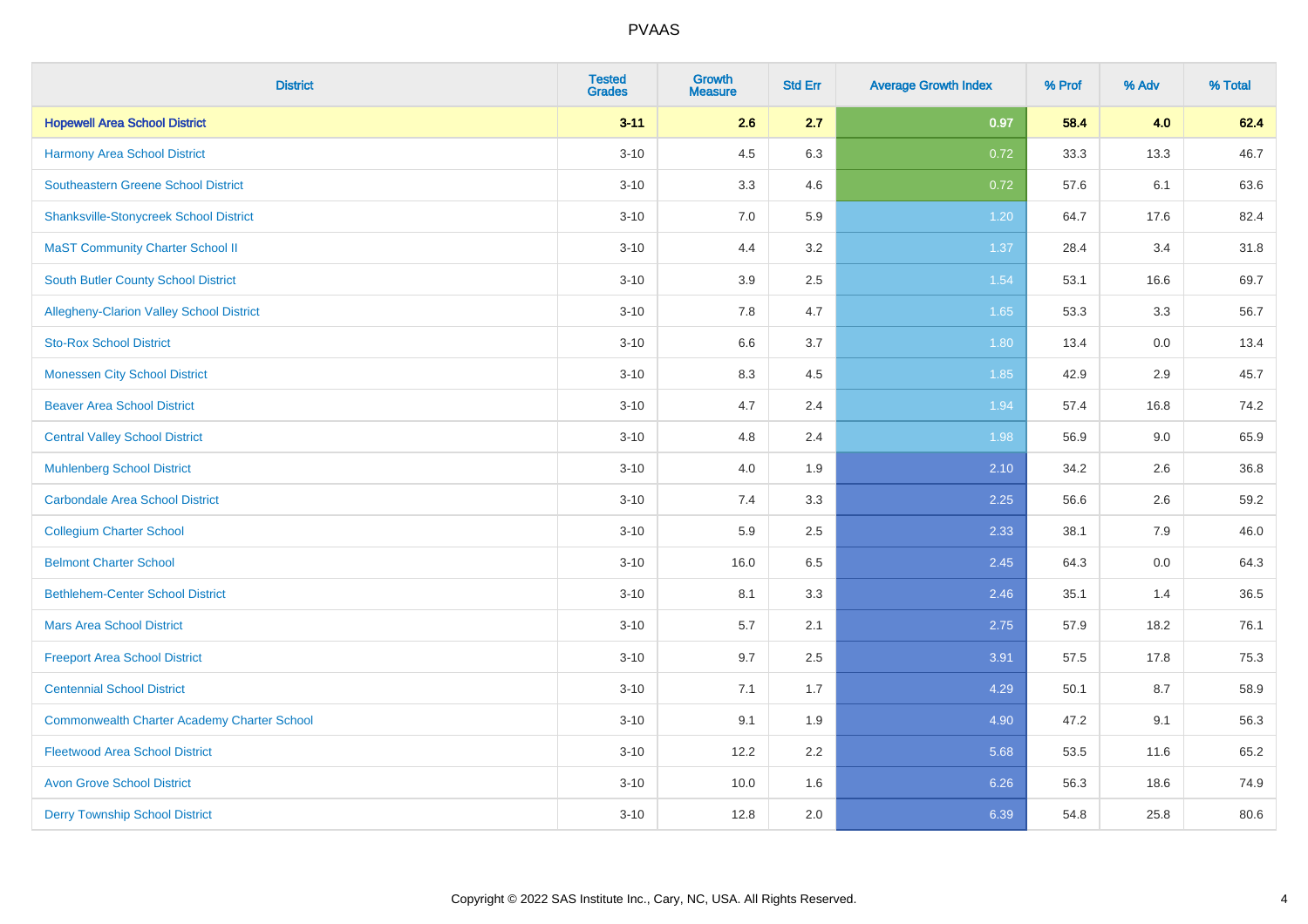| <b>District</b>                                | <b>Tested</b><br><b>Grades</b> | <b>Growth</b><br><b>Measure</b> | <b>Std Err</b> | <b>Average Growth Index</b> | % Prof | % Adv | % Total |
|------------------------------------------------|--------------------------------|---------------------------------|----------------|-----------------------------|--------|-------|---------|
| <b>Hopewell Area School District</b>           | $3 - 11$                       | 2.6                             | 2.7            | 0.97                        | 58.4   | 4.0   | 62.4    |
| <b>Garnet Valley School District</b>           | $3 - 10$                       | 10.9                            | 1.7            | 6.53                        | 67.1   | 19.0  | 86.1    |
| <b>Wissahickon School District</b>             | $3 - 10$                       | 12.5                            | 1.8            | 6.85                        | 58.3   | 22.4  | 80.7    |
| <b>Owen J Roberts School District</b>          | $3 - 11$                       | $-12.3$                         | 1.6            | $-7.61$                     | 57.0   | 11.9  | 69.0    |
| Hatboro-Horsham School District                | $3 - 11$                       | $-12.8$                         | 1.7            | $-7.47$                     | 45.6   | 7.2   | 52.8    |
| Philipsburg-Osceola Area School District       | $3 - 11$                       | $-24.8$                         | 3.3            | $-7.43$                     | 19.7   | 2.6   | 22.4    |
| <b>Chambersburg Area School District</b>       | $3 - 11$                       | $-9.5$                          | 1.3            | $-7.20$                     | 42.7   | 8.6   | 51.4    |
| <b>Northwestern School District</b>            | $3 - 11$                       | $-24.9$                         | 3.5            | $-7.13$                     | 42.6   | 2.9   | 45.6    |
| <b>Bristol Township School District</b>        | $3 - 11$                       | $-13.9$                         | 2.0            | $-7.05$                     | 31.0   | 3.7   | 34.7    |
| <b>Curwensville Area School District</b>       | $3 - 11$                       | $-27.9$                         | 4.1            | $-6.72$                     | 42.5   | 4.1   | 46.6    |
| Mifflinburg Area School District               | $3 - 11$                       | $-15.8$                         | 2.5            | $-6.30$                     | 42.4   | 4.0   | 46.4    |
| <b>Ringgold School District</b>                | $3 - 11$                       | $-14.7$                         | 2.4            | $-6.04$                     | 41.5   | 7.9   | 49.4    |
| <b>Springfield Township School District</b>    | $3 - 11$                       | $-18.9$                         | 3.2            | $-5.88$                     | 62.6   | 3.6   | 66.3    |
| <b>Solanco School District</b>                 | $3 - 11$                       | $-11.0$                         | 2.0            | $-5.55$                     | 41.6   | 4.5   | 46.1    |
| <b>Exeter Township School District</b>         | $3 - 11$                       | $-10.4$                         | 1.9            | $-5.44$                     | 50.6   | 2.7   | 53.3    |
| <b>Southern Fulton School District</b>         | $3 - 11$                       | $-23.7$                         | 4.4            | $-5.37$                     | 34.2   | 10.5  | 44.7    |
| <b>Plum Borough School District</b>            | $3 - 11$                       | $-11.3$                         | 2.2            | $-5.19$                     | 51.1   | 9.0   | 60.1    |
| <b>Titusville Area School District</b>         | $3 - 11$                       | $-13.2$                         | 2.6            | $-4.99$                     | 43.2   | 4.8   | 48.0    |
| Southern Columbia Area School District         | $3 - 11$                       | $-14.6$                         | 3.0            | $-4.92$                     | 55.0   | 4.0   | 59.0    |
| Schuylkill Haven Area School District          | $3 - 11$                       | $-15.3$                         | 3.1            | $-4.87$                     | 49.7   | 2.4   | 52.1    |
| <b>Tacony Academy Charter School</b>           | $3 - 11$                       | $-14.7$                         | 3.0            | $-4.82$                     | 22.4   | 1.8   | 24.1    |
| <b>Frazier School District</b>                 | $3 - 11$                       | $-17.2$                         | 3.7            | $-4.70$                     | 37.1   | 1.6   | 38.7    |
| <b>Riverside Beaver County School District</b> | $3 - 11$                       | $-14.0$                         | 3.0            | $-4.64$                     | 49.4   | 8.8   | 58.2    |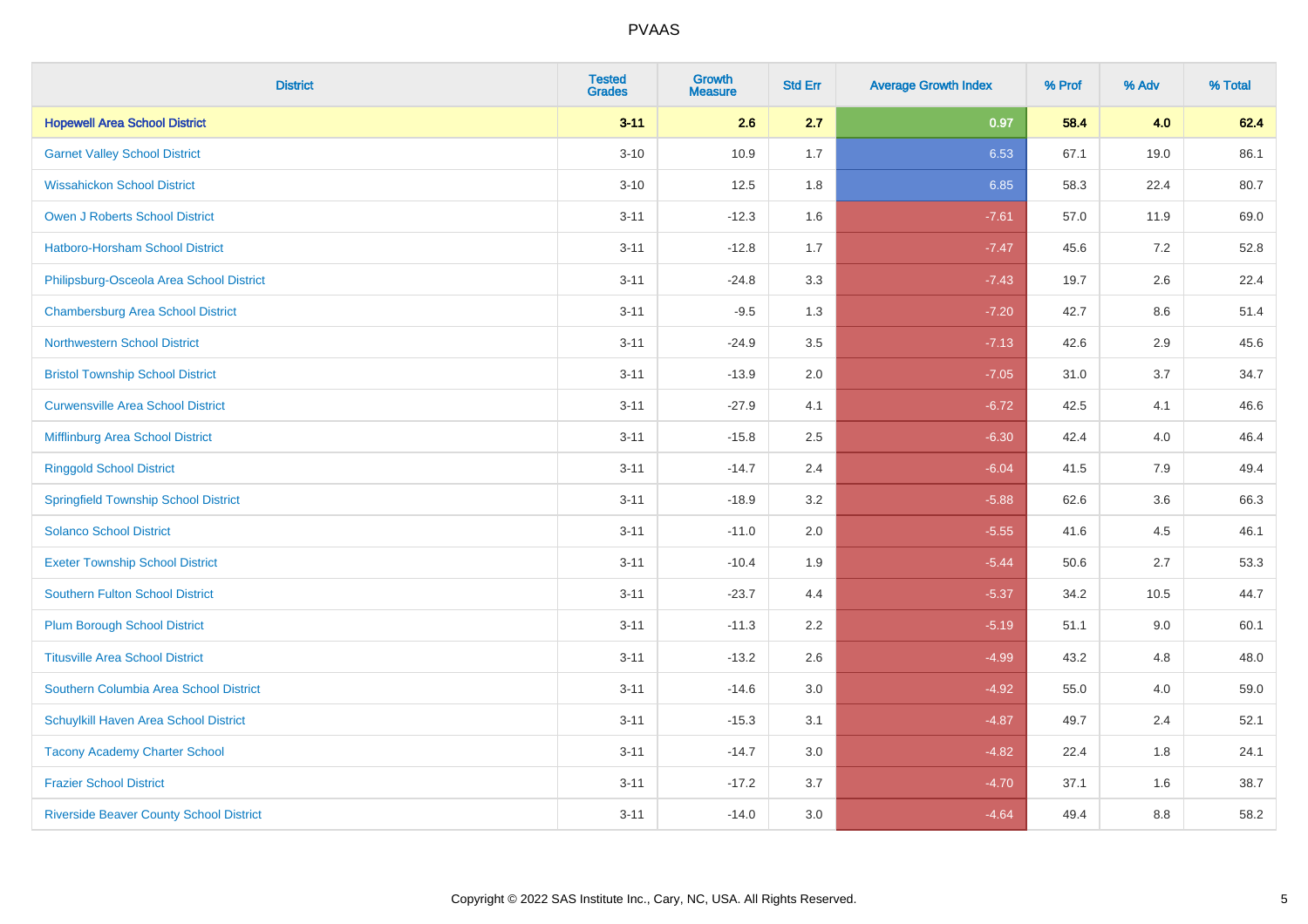| <b>District</b>                               | <b>Tested</b><br><b>Grades</b> | <b>Growth</b><br><b>Measure</b> | <b>Std Err</b> | <b>Average Growth Index</b> | % Prof | % Adv   | % Total |
|-----------------------------------------------|--------------------------------|---------------------------------|----------------|-----------------------------|--------|---------|---------|
| <b>Hopewell Area School District</b>          | $3 - 11$                       | 2.6                             | 2.7            | 0.97                        | 58.4   | 4.0     | 62.4    |
| <b>Butler Area School District</b>            | $3 - 11$                       | $-6.5$                          | 1.5            | $-4.26$                     | 42.5   | 9.4     | 51.9    |
| Southern Tioga School District                | $3 - 11$                       | $-11.5$                         | 2.7            | $-4.25$                     | 47.8   | 6.4     | 54.3    |
| <b>South Park School District</b>             | $3 - 11$                       | $-11.3$                         | 2.7            | $-4.23$                     | 53.5   | 13.7    | 67.3    |
| <b>Wellsboro Area School District</b>         | $3 - 11$                       | $-12.4$                         | 3.0            | $-4.11$                     | 49.2   | 11.9    | 61.1    |
| <b>Big Spring School District</b>             | $3 - 11$                       | $-9.8$                          | 2.4            | $-4.00$                     | 38.6   | 8.9     | 47.5    |
| Southern Huntingdon County School District    | $3 - 11$                       | $-12.9$                         | 3.2            | $-3.98$                     | 32.5   | 2.5     | 35.0    |
| <b>Minersville Area School District</b>       | $3 - 11$                       | $-14.4$                         | 3.7            | $-3.90$                     | 39.3   | 3.3     | 42.6    |
| Propel Charter School - Braddock Hills        | $3 - 11$                       | $-13.6$                         | 3.6            | $-3.81$                     | 9.7    | 1.6     | 11.3    |
| Johnsonburg Area School District              | $3 - 11$                       | $-14.1$                         | 3.9            | $-3.62$                     | 54.0   | 4.6     | 58.6    |
| <b>Berwick Area School District</b>           | $3 - 11$                       | $-9.3$                          | 2.6            | $-3.59$                     | 42.1   | 5.5     | 47.6    |
| <b>Ridgway Area School District</b>           | $3 - 11$                       | $-14.5$                         | 4.1            | $-3.56$                     | 49.0   | $9.8\,$ | 58.8    |
| <b>Moniteau School District</b>               | $3 - 11$                       | $-11.8$                         | 3.3            | $-3.56$                     | 50.0   | 6.3     | 56.3    |
| <b>Milton Area School District</b>            | $3 - 11$                       | $-8.7$                          | 2.5            | $-3.52$                     | 45.4   | 6.9     | 52.3    |
| <b>Penn-Delco School District</b>             | $3 - 11$                       | $-6.8$                          | 1.9            | $-3.51$                     | 46.6   | 3.2     | 49.8    |
| <b>Williamsburg Community School District</b> | $3 - 11$                       | $-14.3$                         | 4.1            | $-3.48$                     | 28.3   | $0.0\,$ | 28.3    |
| <b>Elizabeth Forward School District</b>      | $3 - 11$                       | $-8.4$                          | 2.4            | $-3.41$                     | 51.7   | 4.0     | 55.7    |
| <b>Steelton-Highspire School District</b>     | $3 - 11$                       | $-11.8$                         | 3.5            | $-3.40$                     | 14.5   | 0.0     | 14.5    |
| <b>Boyertown Area School District</b>         | $3 - 11$                       | $-4.7$                          | 1.5            | $-3.17$                     | 55.2   | 11.3    | 66.5    |
| <b>Wallenpaupack Area School District</b>     | $3 - 11$                       | $-7.1$                          | 2.3            | $-3.09$                     | 40.8   | 2.4     | 43.1    |
| <b>Dubois Area School District</b>            | $3 - 11$                       | $-6.2$                          | 2.0            | $-3.07$                     | 50.9   | 13.4    | 64.3    |
| <b>Palisades School District</b>              | $3 - 11$                       | $-8.7$                          | 2.8            | $-3.06$                     | 53.8   | $6.7\,$ | 60.5    |
| <b>Pittsburgh School District</b>             | $3 - 11$                       | $-3.3$                          | 1.1            | $-3.04$                     | 33.9   | 8.2     | 42.1    |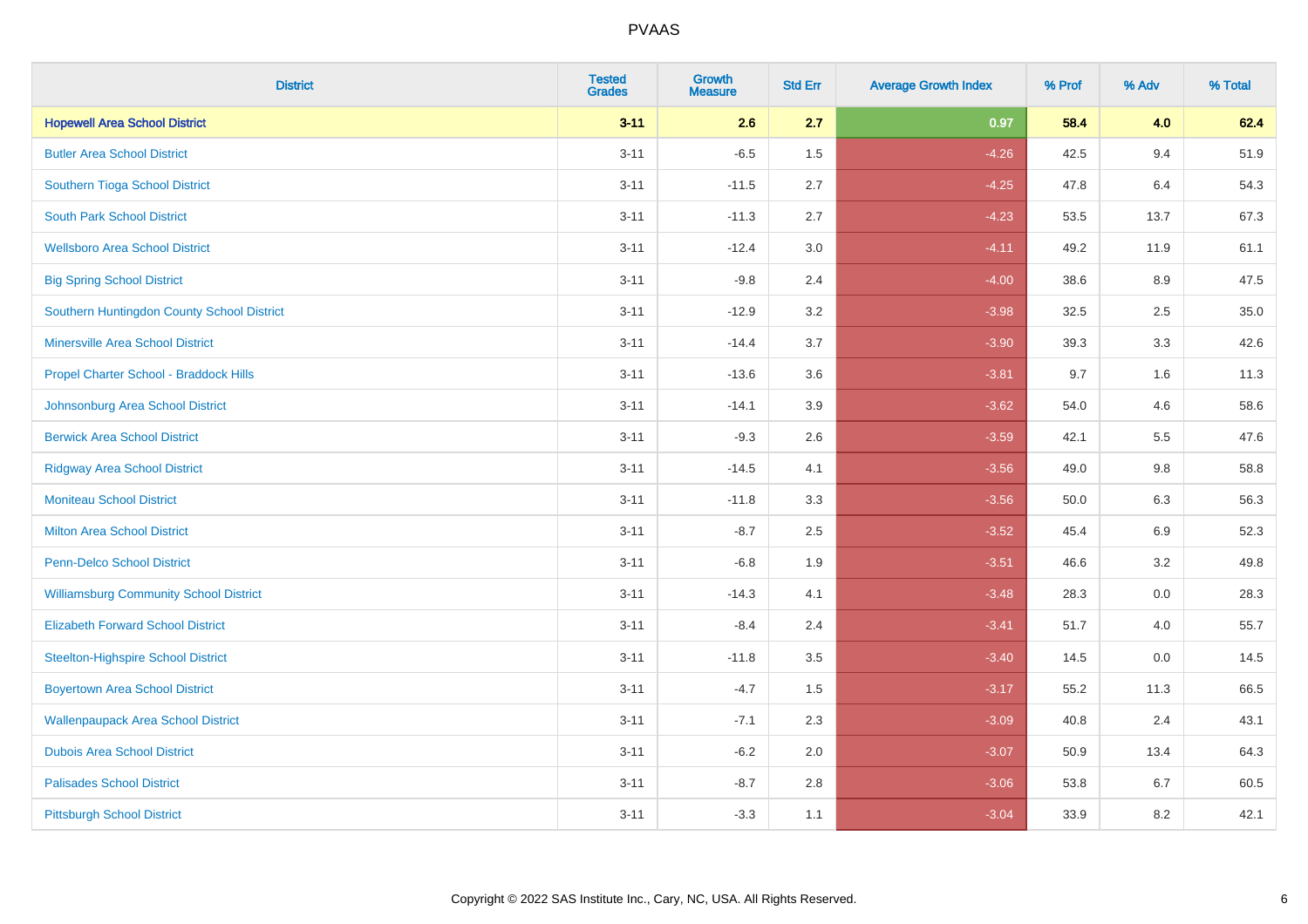| <b>District</b>                              | <b>Tested</b><br><b>Grades</b> | <b>Growth</b><br><b>Measure</b> | <b>Std Err</b> | <b>Average Growth Index</b> | % Prof | % Adv   | % Total |
|----------------------------------------------|--------------------------------|---------------------------------|----------------|-----------------------------|--------|---------|---------|
| <b>Hopewell Area School District</b>         | $3 - 11$                       | 2.6                             | 2.7            | 0.97                        | 58.4   | 4.0     | 62.4    |
| Philadelphia Academy Charter School          | $3 - 11$                       | $-8.9$                          | 2.9            | $-3.04$                     | 50.5   | 2.9     | 53.4    |
| <b>North East School District</b>            | $3 - 11$                       | $-9.3$                          | 3.1            | $-3.02$                     | 62.6   | 14.4    | 77.0    |
| <b>Penn Hills School District</b>            | $3 - 11$                       | $-7.6$                          | 2.6            | $-2.94$                     | 33.1   | 0.7     | 33.8    |
| <b>Rochester Area School District</b>        | $3 - 11$                       | $-13.2$                         | 4.6            | $-2.89$                     | 19.5   | 1.3     | 20.8    |
| <b>Propel Charter School-Homestead</b>       | $3 - 11$                       | $-11.7$                         | 4.1            | $-2.84$                     | 15.9   | 0.0     | 15.9    |
| <b>Nazareth Area School District</b>         | $3 - 11$                       | $-4.7$                          | 1.7            | $-2.82$                     | 59.2   | 9.9     | 69.0    |
| <b>Carlisle Area School District</b>         | $3 - 11$                       | $-5.3$                          | 1.9            | $-2.81$                     | 54.0   | 6.3     | 60.3    |
| <b>Redbank Valley School District</b>        | $3 - 11$                       | $-9.5$                          | 3.4            | $-2.77$                     | 31.5   | 4.9     | 36.4    |
| <b>Highlands School District</b>             | $3 - 11$                       | $-7.4$                          | 2.7            | $-2.76$                     | 44.4   | 3.7     | 48.2    |
| <b>Forest Hills School District</b>          | $3 - 11$                       | $-7.3$                          | 2.7            | $-2.74$                     | 41.1   | 13.7    | 54.8    |
| <b>Trinity Area School District</b>          | $3 - 11$                       | $-5.4$                          | 2.0            | $-2.71$                     | 48.3   | 11.8    | 60.1    |
| South Allegheny School District              | $3 - 11$                       | $-8.8$                          | 3.2            | $-2.70$                     | 40.5   | $0.0\,$ | 40.5    |
| <b>Blairsville-Saltsburg School District</b> | $3 - 11$                       | $-8.0$                          | 3.0            | $-2.68$                     | 37.3   | 7.0     | 44.3    |
| <b>Harbor Creek School District</b>          | $3 - 11$                       | $-7.1$                          | 2.7            | $-2.67$                     | 48.8   | 15.2    | 64.0    |
| <b>Pine Grove Area School District</b>       | $3 - 11$                       | $-7.7$                          | 2.9            | $-2.66$                     | 42.3   | $7.7$   | 50.0    |
| <b>Dunmore School District</b>               | $3 - 11$                       | $-7.7$                          | 2.9            | $-2.62$                     | 34.0   | 7.2     | 41.2    |
| <b>Coatesville Area School District</b>      | $3 - 11$                       | $-4.4$                          | 1.7            | $-2.62$                     | 36.3   | 4.2     | 40.5    |
| <b>Slippery Rock Area School District</b>    | $3 - 11$                       | $-6.3$                          | 2.5            | $-2.51$                     | 56.2   | 9.5     | 65.7    |
| <b>North Star School District</b>            | $3 - 11$                       | $-8.7$                          | 3.5            | $-2.51$                     | 47.8   | 6.0     | 53.7    |
| <b>Keystone Central School District</b>      | $3 - 11$                       | $-5.1$                          | 2.0            | $-2.46$                     | 44.7   | 4.6     | 49.4    |
| <b>Sugar Valley Rural Charter School</b>     | $3 - 11$                       | $-11.0$                         | 4.5            | $-2.46$                     | 14.9   | $0.0\,$ | 14.9    |
| <b>Mohawk Area School District</b>           | $3 - 11$                       | $-7.5$                          | 3.1            | $-2.45$                     | 49.4   | 11.0    | 60.4    |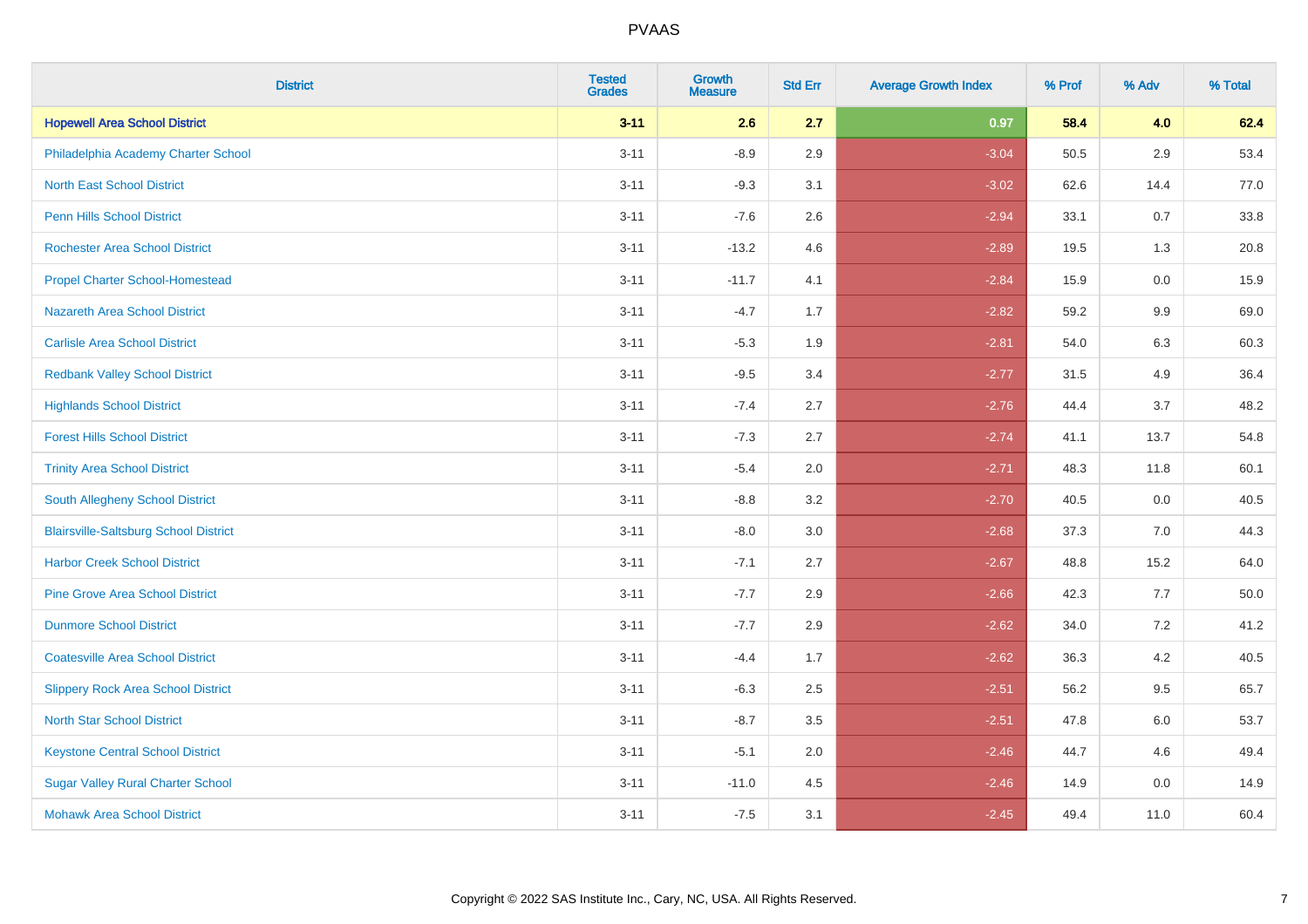| <b>District</b>                                | <b>Tested</b><br><b>Grades</b> | <b>Growth</b><br><b>Measure</b> | <b>Std Err</b> | <b>Average Growth Index</b> | % Prof | % Adv   | % Total |
|------------------------------------------------|--------------------------------|---------------------------------|----------------|-----------------------------|--------|---------|---------|
| <b>Hopewell Area School District</b>           | $3 - 11$                       | 2.6                             | 2.7            | 0.97                        | 58.4   | 4.0     | 62.4    |
| <b>Farrell Area School District</b>            | $3 - 11$                       | $-10.4$                         | 4.3            | $-2.41$                     | 19.0   | $0.0\,$ | 19.0    |
| <b>Freedom Area School District</b>            | $3 - 11$                       | $-7.1$                          | 3.0            | $-2.37$                     | 43.8   | 4.2     | 47.9    |
| <b>Southmoreland School District</b>           | $3 - 11$                       | $-8.3$                          | 3.6            | $-2.32$                     | 56.8   | 7.2     | 64.0    |
| <b>Upper Moreland Township School District</b> | $3 - 11$                       | $-5.0$                          | 2.2            | $-2.31$                     | 57.9   | 4.0     | 61.9    |
| Salisbury-Elk Lick School District             | $3 - 11$                       | $-13.5$                         | 5.9            | $-2.30$                     | 27.8   | 0.0     | 27.8    |
| <b>Indiana Area School District</b>            | $3 - 11$                       | $-5.3$                          | 2.3            | $-2.28$                     | 47.6   | 18.4    | 66.1    |
| <b>Oxford Area School District</b>             | $3 - 11$                       | $-4.3$                          | 1.9            | $-2.26$                     | 41.3   | 8.0     | 49.3    |
| <b>East Lycoming School District</b>           | $3 - 11$                       | $-6.0$                          | 2.7            | $-2.24$                     | 48.3   | 4.2     | 52.5    |
| <b>Windber Area School District</b>            | $3 - 11$                       | $-7.2$                          | 3.2            | $-2.24$                     | 55.4   | 7.2     | 62.6    |
| <b>Muncy School District</b>                   | $3 - 11$                       | $-8.1$                          | 3.7            | $-2.21$                     | 42.0   | 3.8     | 45.8    |
| Jim Thorpe Area School District                | $3 - 11$                       | $-5.8$                          | 2.7            | $-2.19$                     | 33.3   | 7.4     | 40.7    |
| <b>Perkiomen Valley School District</b>        | $3 - 11$                       | $-3.5$                          | 1.6            | $-2.18$                     | 53.8   | 13.4    | 67.2    |
| <b>Crawford Central School District</b>        | $3 - 11$                       | $-4.7$                          | 2.2            | $-2.15$                     | 40.6   | 10.5    | 51.1    |
| <b>Aliquippa School District</b>               | $3 - 11$                       | $-9.0$                          | 4.2            | $-2.14$                     | 11.0   | 0.0     | 11.0    |
| <b>Williams Valley School District</b>         | $3 - 11$                       | $-7.3$                          | 3.4            | $-2.13$                     | 23.2   | $0.0\,$ | 23.2    |
| <b>Middletown Area School District</b>         | $3 - 11$                       | $-5.3$                          | 2.6            | $-2.05$                     | 46.4   | 5.3     | 51.7    |
| <b>Karns City Area School District</b>         | $3 - 11$                       | $-6.0$                          | 2.9            | $-2.03$                     | 53.1   | 8.3     | 61.5    |
| <b>Corry Area School District</b>              | $3 - 11$                       | $-5.3$                          | 2.6            | $-2.03$                     | 38.5   | 6.0     | 44.5    |
| <b>Upper Dauphin Area School District</b>      | $3 - 11$                       | $-6.3$                          | 3.2            | $-1.98$                     | 37.4   | 4.8     | 42.2    |
| <b>Bermudian Springs School District</b>       | $3 - 11$                       | $-5.5$                          | 2.9            | $-1.94$                     | 56.4   | 6.8     | 63.2    |
| <b>Somerset Area School District</b>           | $3 - 11$                       | $-4.4$                          | 2.3            | $-1.93$                     | 44.4   | 14.9    | 59.3    |
| <b>Mount Pleasant Area School District</b>     | $3 - 11$                       | $-5.0$                          | 2.6            | $-1.93$                     | 52.6   | 0.0     | 52.6    |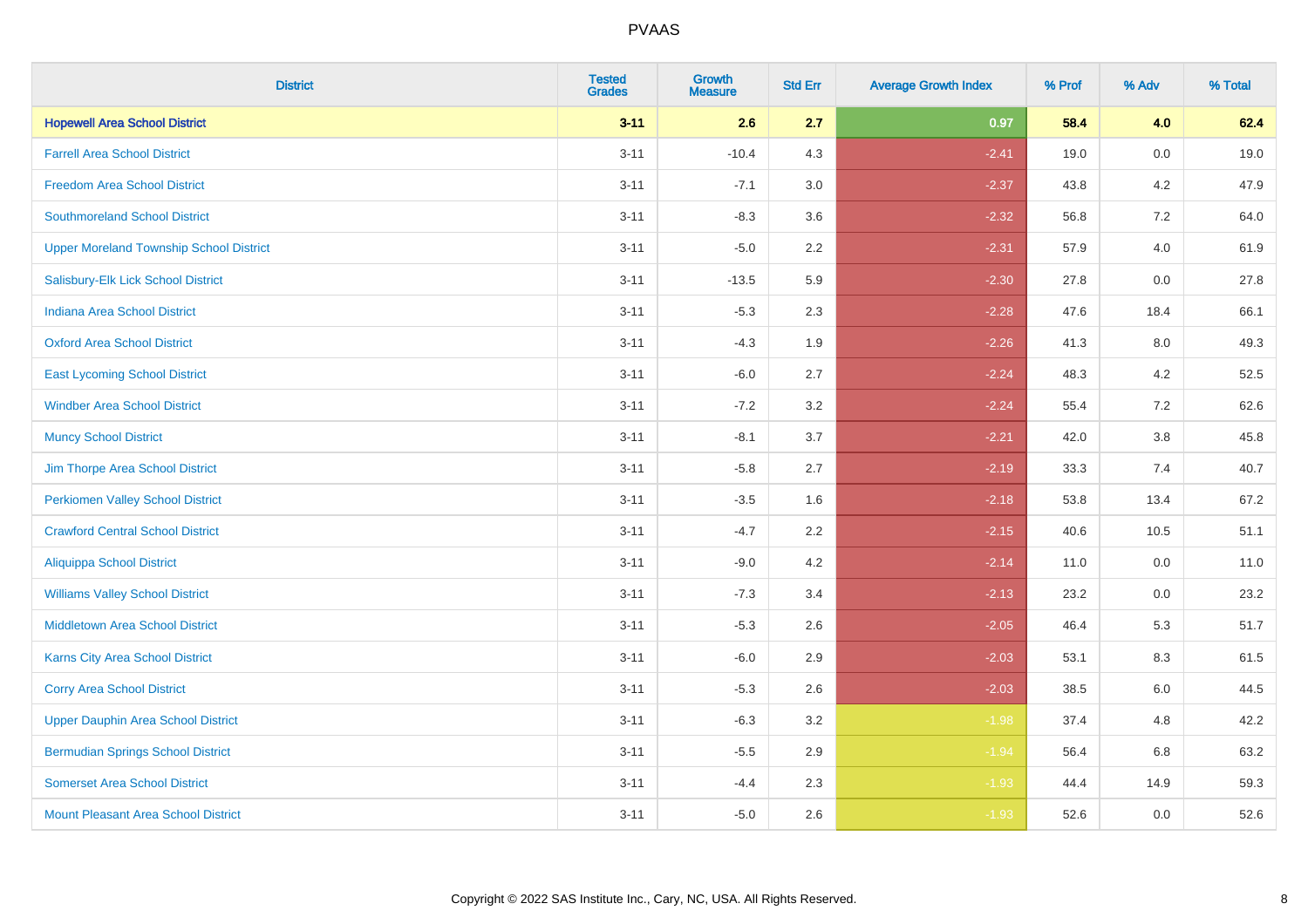| <b>District</b>                                | <b>Tested</b><br><b>Grades</b> | <b>Growth</b><br><b>Measure</b> | <b>Std Err</b> | <b>Average Growth Index</b> | % Prof | % Adv   | % Total |
|------------------------------------------------|--------------------------------|---------------------------------|----------------|-----------------------------|--------|---------|---------|
| <b>Hopewell Area School District</b>           | $3 - 11$                       | 2.6                             | 2.7            | 0.97                        | 58.4   | 4.0     | 62.4    |
| <b>Gettysburg Area School District</b>         | $3 - 11$                       | $-4.0$                          | 2.1            | $-1.89$                     | 45.3   | 14.0    | 59.3    |
| <b>Greensburg Salem School District</b>        | $3 - 11$                       | $-4.4$                          | 2.4            | $-1.88$                     | 47.6   | 4.9     | 52.4    |
| <b>East Allegheny School District</b>          | $3 - 11$                       | $-6.3$                          | 3.3            | $-1.87$                     | 31.9   | 9.7     | 41.7    |
| <b>Western Beaver County School District</b>   | $3 - 11$                       | $-7.8$                          | 4.2            | $-1.87$                     | 56.5   | 6.5     | 63.0    |
| <b>Kiski Area School District</b>              | $3 - 11$                       | $-3.7$                          | 2.0            | $-1.86$                     | 57.4   | 10.4    | 67.8    |
| <b>Brandywine Heights Area School District</b> | $3 - 11$                       | $-4.9$                          | 2.7            | $-1.81$                     | 49.2   | 8.2     | 57.4    |
| <b>Pequea Valley School District</b>           | $3 - 11$                       | $-5.8$                          | 3.2            | $-1.80$                     | 39.8   | 9.1     | 48.9    |
| <b>Pittston Area School District</b>           | $3 - 11$                       | $-10.1$                         | 5.6            | $-1.80$                     | 38.1   | 9.5     | 47.6    |
| <b>Washington School District</b>              | $3 - 11$                       | $-4.9$                          | 2.8            | $-1.76$                     | 30.1   | 2.4     | 32.5    |
| <b>Canton Area School District</b>             | $3 - 11$                       | $-5.5$                          | 3.2            | $-1.75$                     | 40.7   | 2.3     | 43.0    |
| <b>Brentwood Borough School District</b>       | $3 - 11$                       | $-5.3$                          | 3.0            | $-1.72$                     | 52.0   | 6.1     | 58.2    |
| East Pennsboro Area School District            | $3 - 11$                       | $-4.2$                          | 2.5            | $-1.71$                     | 60.8   | $8.5\,$ | 69.3    |
| <b>Fairfield Area School District</b>          | $3 - 11$                       | $-5.6$                          | 3.4            | $-1.66$                     | 57.9   | 4.0     | 61.8    |
| <b>Shamokin Area School District</b>           | $3 - 11$                       | $-7.7$                          | 4.8            | $-1.60$                     | 38.1   | 3.2     | 41.3    |
| <b>Claysburg-Kimmel School District</b>        | $3 - 11$                       | $-5.7$                          | 4.0            | $-1.42$                     | 42.9   | 8.2     | 51.0    |
| <b>Westmont Hilltop School District</b>        | $3 - 11$                       | $-4.0$                          | 2.8            | $-1.40$                     | 36.3   | 13.3    | 49.6    |
| <b>Greencastle-Antrim School District</b>      | $3 - 11$                       | $-3.0$                          | 2.2            | $-1.36$                     | 62.4   | 9.9     | 72.3    |
| <b>Ellwood City Area School District</b>       | $3 - 11$                       | $-4.2$                          | 3.2            | $-1.29$                     | 54.1   | 14.1    | 68.2    |
| <b>Shade-Central City School District</b>      | $3 - 11$                       | $-5.9$                          | 4.6            | $-1.28$                     | 27.8   | 0.0     | 27.8    |
| <b>Elk Lake School District</b>                | $3 - 11$                       | $-4.0$                          | 3.3            | $-1.23$                     | 46.2   | 3.3     | 49.4    |
| <b>Riverview School District</b>               | $3 - 11$                       | $-4.6$                          | 3.8            | $-1.20$                     | 57.9   | 15.8    | 73.7    |
| <b>Greater Johnstown School District</b>       | $3 - 11$                       | $-3.1$                          | 2.6            | $-1.19$                     | 26.1   | 0.0     | 26.1    |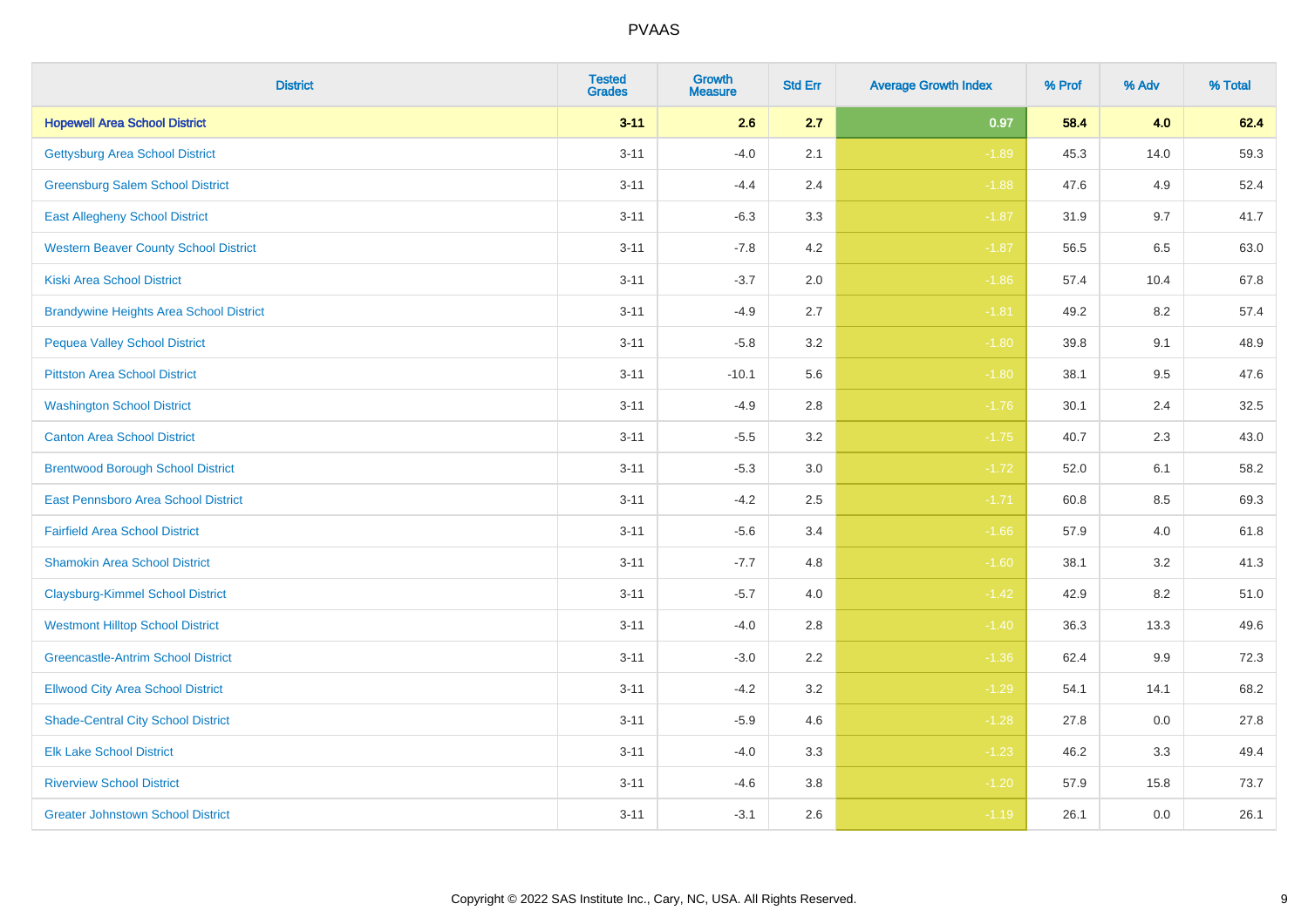| <b>District</b>                              | <b>Tested</b><br><b>Grades</b> | Growth<br><b>Measure</b> | <b>Std Err</b> | <b>Average Growth Index</b> | % Prof | % Adv   | % Total  |
|----------------------------------------------|--------------------------------|--------------------------|----------------|-----------------------------|--------|---------|----------|
| <b>Hopewell Area School District</b>         | $3 - 11$                       | 2.6                      | 2.7            | 0.97                        | 58.4   | 4.0     | 62.4     |
| <b>Big Beaver Falls Area School District</b> | $3 - 11$                       | $-3.9$                   | 3.3            | $-1.18$                     | 34.1   | $3.5\,$ | 37.6     |
| <b>Chichester School District</b>            | $3 - 11$                       | $-2.7$                   | 2.3            | $-1.17$                     | 44.6   | 6.6     | 51.2     |
| Jeannette City School District               | $3 - 11$                       | $-4.3$                   | $3.8\,$        | $-1.13$                     | 46.7   | 7.5     | 54.2     |
| <b>Dallas School District</b>                | $3 - 11$                       | $-2.5$                   | 2.2            | $-1.12$                     | 54.9   | 7.6     | 62.4     |
| <b>Juniata Valley School District</b>        | $3 - 11$                       | $-3.9$                   | 3.5            | $-1.10$                     | 44.4   | 3.5     | 47.8     |
| <b>Riverside School District</b>             | $3 - 11$                       | $-3.2$                   | 3.0            | $-1.09$                     | 43.0   | 9.0     | 52.0     |
| <b>Quaker Valley School District</b>         | $3 - 11$                       | $-2.8$                   | 2.6            | $-1.08$                     | 55.2   | 13.2    | 68.4     |
| Oil City Area School District                | $3 - 11$                       | $-2.9$                   | 2.6            | $-1.08$                     | 44.4   | 5.8     | $50.2\,$ |
| <b>West Greene School District</b>           | $3 - 11$                       | $-4.5$                   | 4.3            | $-1.04$                     | 36.6   | 7.3     | 43.9     |
| <b>Lewisburg Area School District</b>        | $3 - 11$                       | $-2.7$                   | 2.6            | $-1.03$                     | 57.0   | 18.5    | 75.6     |
| <b>Seneca Valley School District</b>         | $3 - 11$                       | $-1.4$                   | 1.4            | $-0.99$                     | 57.2   | 11.4    | 68.6     |
| <b>North Hills School District</b>           | $3 - 11$                       | $-1.8$                   | 1.8            | $-0.96$                     | 59.1   | 14.1    | 73.2     |
| <b>Wyoming Valley West School District</b>   | $3 - 11$                       | $-2.2$                   | 2.4            | $-0.91$                     | 49.4   | 3.0     | 52.4     |
| <b>Austin Area School District</b>           | $3 - 11$                       | $-5.7$                   | 6.4            | $-0.90$                     | 33.3   | 5.6     | 38.9     |
| <b>Montour School District</b>               | $3 - 11$                       | $-1.8$                   | 2.1            | $-0.88$                     | 61.4   | 15.1    | 76.5     |
| <b>Charleroi School District</b>             | $3 - 11$                       | $-2.6$                   | 3.0            | $-0.86$                     | 55.7   | 7.4     | 63.1     |
| <b>Phoenixville Area School District</b>     | $3 - 11$                       | $-1.7$                   | 2.1            | $-0.83$                     | 59.9   | 10.6    | 70.5     |
| <b>Chartiers Valley School District</b>      | $3 - 11$                       | $-1.7$                   | 2.0            | $-0.81$                     | 54.7   | 8.4     | 63.1     |
| <b>Forest Area School District</b>           | $3 - 11$                       | $-4.4$                   | 5.4            | $-0.81$                     | 36.2   | 2.1     | 38.3     |
| <b>Lebanon School District</b>               | $3 - 11$                       | $-1.6$                   | 1.9            | $-0.80$                     | 24.4   | 2.6     | 27.0     |
| Shenango Area School District                | $3 - 11$                       | $-2.6$                   | 3.3            | $-0.79$                     | 50.6   | 13.9    | 64.6     |
| <b>Gillingham Charter School</b>             | $3 - 11$                       | $-4.4$                   | 5.6            | $-0.77$                     | 20.8   | 8.3     | 29.2     |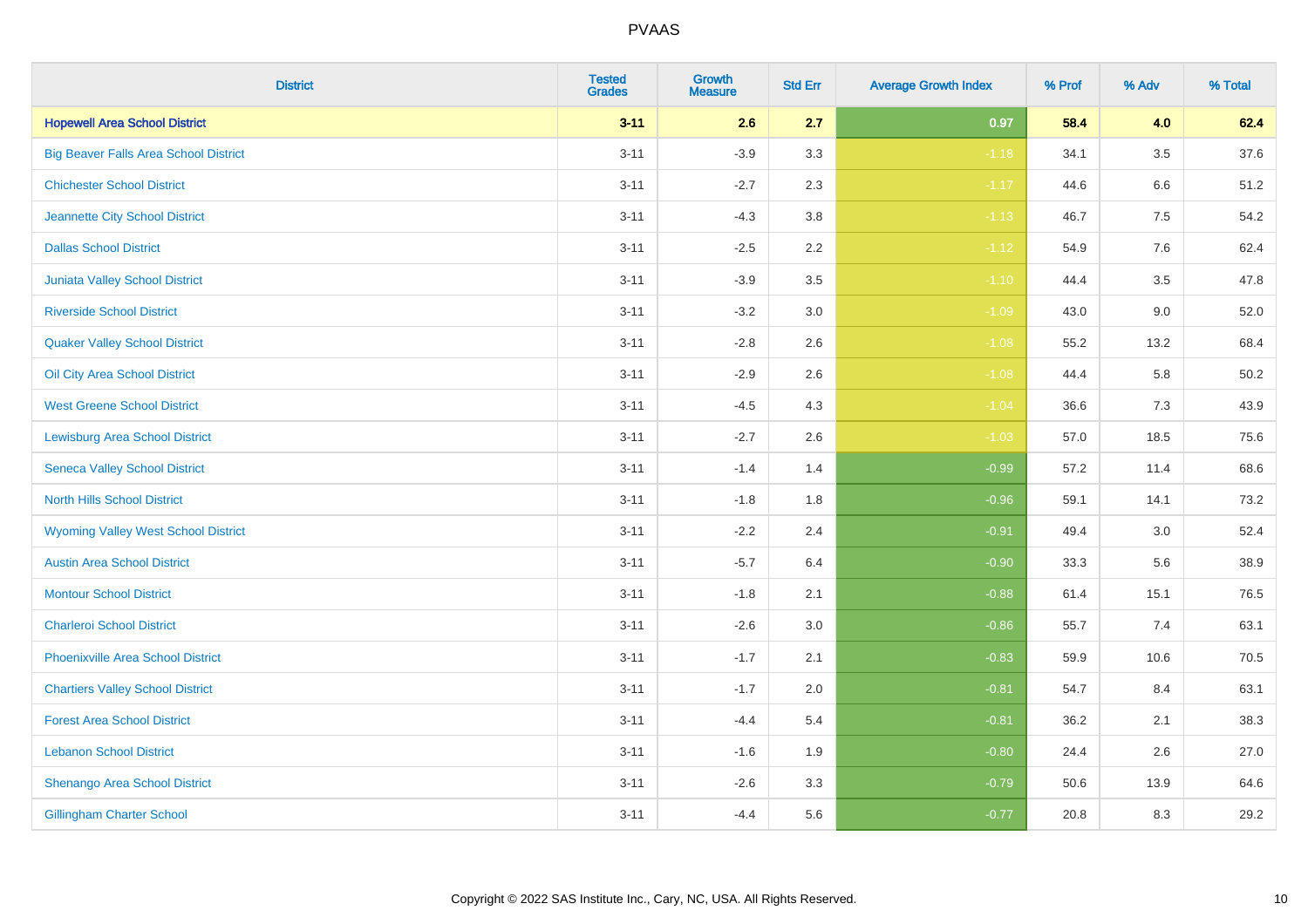| <b>District</b>                              | <b>Tested</b><br><b>Grades</b> | <b>Growth</b><br><b>Measure</b> | <b>Std Err</b> | <b>Average Growth Index</b> | % Prof | % Adv   | % Total |
|----------------------------------------------|--------------------------------|---------------------------------|----------------|-----------------------------|--------|---------|---------|
| <b>Hopewell Area School District</b>         | $3 - 11$                       | 2.6                             | 2.7            | 0.97                        | 58.4   | 4.0     | 62.4    |
| <b>Bald Eagle Area School District</b>       | $3 - 11$                       | $-2.1$                          | 2.7            | $-0.75$                     | 48.4   | 9.4     | 57.7    |
| Huntingdon Area School District              | $3 - 11$                       | $-2.0$                          | 2.7            | $-0.72$                     | 36.8   | 10.3    | 47.0    |
| Mt Lebanon School District                   | $3 - 11$                       | $-1.0$                          | 1.5            | $-0.70$                     | 61.9   | 24.0    | 85.9    |
| <b>Lehighton Area School District</b>        | $3 - 11$                       | $-1.6$                          | 2.3            | $-0.70$                     | 51.1   | 5.6     | 56.7    |
| <b>North Pocono School District</b>          | $3 - 11$                       | $-2.3$                          | 3.4            | $-0.68$                     | 52.0   | 16.4    | 68.5    |
| <b>Cheltenham School District</b>            | $3 - 11$                       | $-1.4$                          | 2.1            | $-0.67$                     | 46.1   | 10.0    | 56.1    |
| <b>Fannett-Metal School District</b>         | $3 - 11$                       | $-3.4$                          | 5.1            | $-0.67$                     | 38.7   | 8.1     | 46.8    |
| <b>Susquehanna Community School District</b> | $3 - 11$                       | $-2.8$                          | 4.2            | $-0.66$                     | 49.4   | 6.9     | 56.3    |
| <b>Burgettstown Area School District</b>     | $3 - 11$                       | $-2.1$                          | 3.4            | $-0.62$                     | 50.0   | 1.4     | 51.4    |
| <b>Central Greene School District</b>        | $3 - 11$                       | $-1.6$                          | 2.8            | $-0.55$                     | 54.2   | 2.8     | 57.0    |
| <b>Canon-Mcmillan School District</b>        | $3 - 11$                       | $-0.8$                          | 1.6            | $-0.50$                     | 58.7   | 15.9    | 74.6    |
| South Side Area School District              | $3 - 11$                       | $-1.6$                          | 3.3            | $-0.48$                     | 50.0   | $6.8\,$ | 56.8    |
| <b>Shaler Area School District</b>           | $3 - 11$                       | $-0.8$                          | 1.9            | $-0.43$                     | 49.1   | 9.6     | 58.7    |
| North Schuylkill School District             | $3 - 11$                       | $-1.0$                          | 2.4            | $-0.42$                     | 41.8   | 5.1     | 46.8    |
| <b>Sharpsville Area School District</b>      | $3 - 11$                       | $-1.4$                          | 3.5            | $-0.40$                     | 55.2   | 13.4    | 68.7    |
| <b>Palmerton Area School District</b>        | $3 - 11$                       | $-1.2$                          | 3.0            | $-0.39$                     | 57.4   | 5.0     | 62.4    |
| Hope For Hyndman Charter School              | $3 - 11$                       | $-2.0$                          | 6.1            | $-0.32$                     | 33.3   | 0.0     | 33.3    |
| <b>Albert Gallatin Area School District</b>  | $3 - 11$                       | $-0.8$                          | 2.4            | $-0.32$                     | 54.5   | 10.0    | 64.6    |
| <b>Cornell School District</b>               | $3 - 11$                       | $-1.6$                          | 5.0            | $-0.32$                     | 33.8   | 1.5     | 35.4    |
| <b>Tuscarora School District</b>             | $3 - 11$                       | $-0.6$                          | 2.3            | $-0.27$                     | 45.1   | 8.1     | 53.2    |
| <b>Penn Manor School District</b>            | $3 - 11$                       | $-0.4$                          | 1.6            | $-0.25$                     | 51.9   | 12.6    | 64.5    |
| <b>Lakeview School District</b>              | $3 - 11$                       | $-0.9$                          | 3.7            | $-0.24$                     | 60.3   | 3.2     | 63.5    |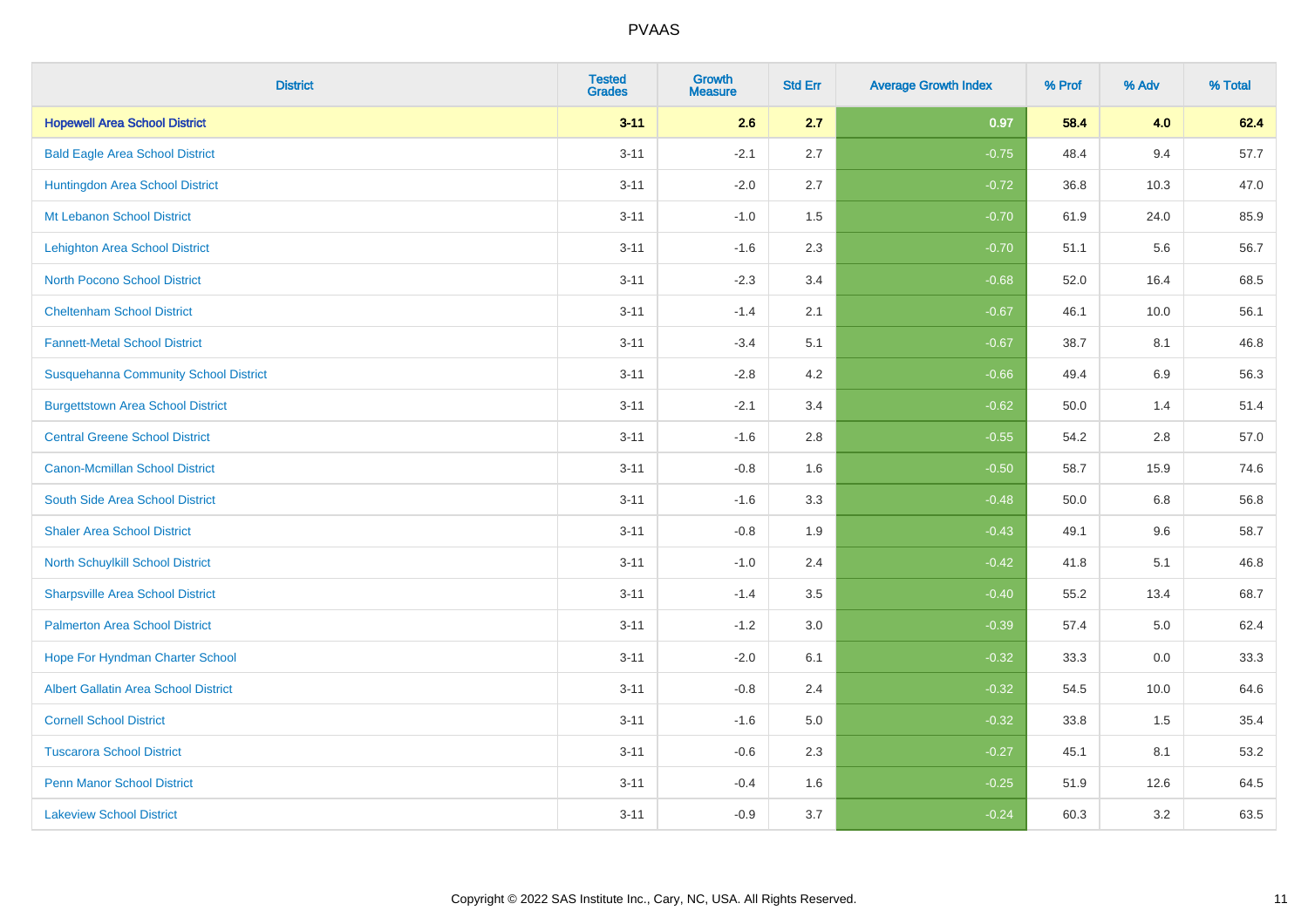| <b>District</b>                          | <b>Tested</b><br><b>Grades</b> | <b>Growth</b><br><b>Measure</b> | <b>Std Err</b> | <b>Average Growth Index</b> | % Prof | % Adv   | % Total |
|------------------------------------------|--------------------------------|---------------------------------|----------------|-----------------------------|--------|---------|---------|
| <b>Hopewell Area School District</b>     | $3 - 11$                       | 2.6                             | 2.7            | 0.97                        | 58.4   | 4.0     | 62.4    |
| <b>Girard School District</b>            | $3 - 11$                       | $-0.6$                          | 2.7            | $-0.22$                     | 53.9   | 15.6    | 69.6    |
| <b>Harrisburg City School District</b>   | $3 - 11$                       | $-0.4$                          | 2.1            | $-0.19$                     | 15.1   | 0.4     | 15.5    |
| <b>Mount Carmel Area School District</b> | $3 - 11$                       | $-0.6$                          | 3.1            | $-0.18$                     | 45.3   | 2.1     | 47.4    |
| <b>Crestwood School District</b>         | $3 - 11$                       | $-0.4$                          | 2.4            | $-0.17$                     | 57.4   | 17.0    | 74.4    |
| <b>Southern Lehigh School District</b>   | $3 - 11$                       | $-0.4$                          | 2.3            | $-0.17$                     | 66.1   | 11.9    | 78.0    |
| <b>Bellefonte Area School District</b>   | $3 - 11$                       | $-0.4$                          | 2.2            | $-0.17$                     | 47.6   | 10.6    | 58.2    |
| <b>Otto-Eldred School District</b>       | $3 - 11$                       | $-0.7$                          | 4.2            | $-0.15$                     | 56.2   | 6.2     | 62.5    |
| <b>Oley Valley School District</b>       | $3 - 11$                       | $-0.4$                          | 2.8            | $-0.15$                     | 43.1   | 12.9    | 56.0    |
| <b>Central Fulton School District</b>    | $3 - 11$                       | $-0.5$                          | 3.5            | $-0.14$                     | 51.4   | 8.6     | 60.0    |
| <b>Blue Ridge School District</b>        | $3 - 11$                       | $-0.5$                          | 3.6            | $-0.12$                     | 44.6   | 3.1     | 47.7    |
| New Kensington-Arnold School District    | $3 - 11$                       | $-0.4$                          | 3.8            | $-0.10$                     | 40.7   | 3.7     | 44.4    |
| <b>Chester-Upland School District</b>    | $3 - 11$                       | $-0.3$                          | 2.7            | $-0.09$                     | 13.8   | $0.8\,$ | 14.6    |
| <b>Warren County School District</b>     | $3 - 11$                       | $-0.1$                          | 1.8            | $-0.06$                     | 37.2   | 5.3     | 42.6    |
| <b>Mercer Area School District</b>       | $3 - 11$                       | $-0.2$                          | 3.3            | $-0.06$                     | 56.0   | $8.0\,$ | 64.0    |
| Penn Cambria School District             | $3 - 11$                       | $-0.0$                          | 2.7            | $-0.01$                     | 61.5   | 7.7     | 69.2    |
| <b>Susquenita School District</b>        | $3 - 11$                       | $-0.1$                          | 2.8            | $-0.01$                     | 47.7   | 10.1    | 57.8    |
| <b>Wilkes-Barre Area School District</b> | $3 - 11$                       | 0.1                             | 3.2            | 0.02                        | 35.5   | 5.4     | 40.9    |
| East Stroudsburg Area School District    | $3 - 11$                       | 0.1                             | 1.6            | 0.05                        | 45.8   | 7.8     | 53.6    |
| <b>West Branch Area School District</b>  | $3 - 11$                       | 0.2                             | 3.8            | 0.05                        | 47.2   | 1.9     | 49.1    |
| <b>Hempfield School District</b>         | $3 - 11$                       | 0.1                             | 1.4            | 0.08                        | 58.2   | 9.9     | 68.2    |
| Insight PA Cyber Charter School          | $3 - 11$                       | 0.7                             | 5.7            | 0.12                        | 50.0   | 4.8     | 54.8    |
| <b>Danville Area School District</b>     | $3 - 11$                       | 0.4                             | 2.6            | 0.15                        | 57.4   | 18.4    | 75.7    |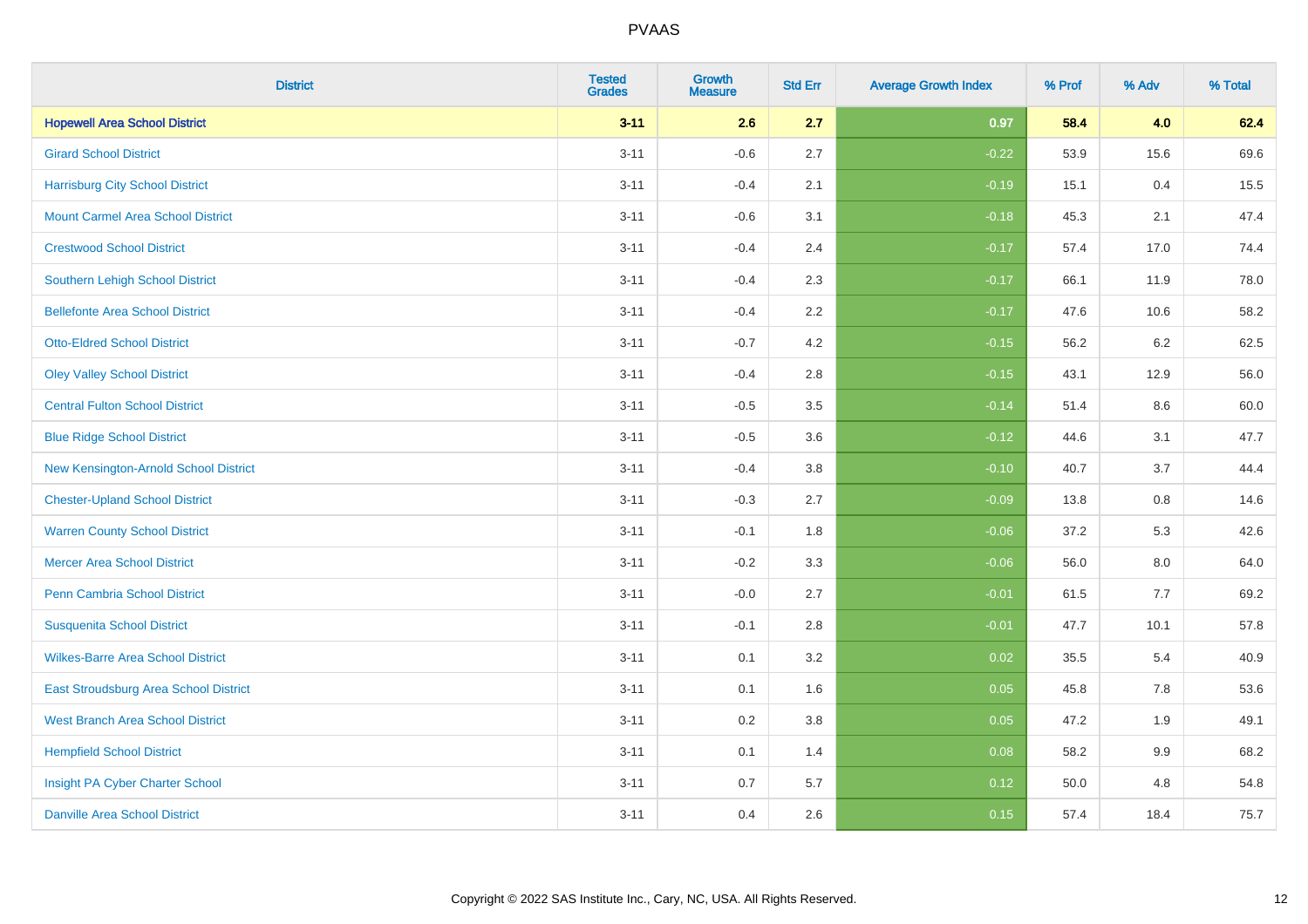| <b>District</b>                               | <b>Tested</b><br><b>Grades</b> | Growth<br>Measure | <b>Std Err</b> | <b>Average Growth Index</b> | % Prof | % Adv | % Total |
|-----------------------------------------------|--------------------------------|-------------------|----------------|-----------------------------|--------|-------|---------|
| <b>Hopewell Area School District</b>          | $3 - 11$                       | 2.6               | 2.7            | 0.97                        | 58.4   | 4.0   | 62.4    |
| Northern Lebanon School District              | $3 - 11$                       | 0.4               | 2.5            | 0.15                        | 28.0   | 3.0   | 31.0    |
| <b>Brockway Area School District</b>          | $3 - 11$                       | 0.6               | 3.6            | 0.16                        | 49.2   | 7.7   | 56.9    |
| Jersey Shore Area School District             | $3 - 11$                       | 0.5               | 2.6            | 0.21                        | 47.1   | 9.2   | 56.2    |
| <b>Greenville Area School District</b>        | $3 - 11$                       | 0.7               | 2.9            | 0.26                        | 53.4   | 6.9   | 60.3    |
| <b>Greater Latrobe School District</b>        | $3 - 11$                       | 0.6               | 1.9            | 0.31                        | 55.5   | 14.1  | 69.5    |
| Lehigh Valley Academy Regional Charter School | $3 - 11$                       | 0.7               | 2.3            | 0.32                        | 46.3   | 5.0   | 51.4    |
| <b>Lower Dauphin School District</b>          | $3 - 11$                       | 0.6               | 1.9            | 0.33                        | 49.2   | 12.6  | 61.8    |
| <b>Lakeland School District</b>               | $3 - 11$                       | 1.1               | 2.8            | 0.38                        | 48.6   | 3.7   | 52.3    |
| <b>Gateway School District</b>                | $3 - 11$                       | 0.8               | 2.2            | 0.38                        | 52.1   | 13.8  | 65.9    |
| <b>South Eastern School District</b>          | $3 - 11$                       | 0.9               | 2.4            | 0.39                        | 54.8   | 6.6   | 61.4    |
| <b>Galeton Area School District</b>           | $3 - 11$                       | 2.2               | 5.3            | 0.42                        | 41.3   | 4.4   | 45.6    |
| <b>Union Area School District</b>             | $3 - 11$                       | 1.9               | 4.3            | 0.44                        | 61.5   | 0.0   | 61.5    |
| <b>Upper Adams School District</b>            | $3 - 11$                       | 1.3               | 2.9            | 0.47                        | 55.2   | 8.6   | 63.8    |
| <b>Hanover Area School District</b>           | $3 - 11$                       | 2.2               | 4.6            | 0.48                        | 42.9   | 5.7   | 48.6    |
| <b>Schuylkill Valley School District</b>      | $3 - 11$                       | 1.4               | 2.5            | 0.56                        | 55.1   | 10.2  | 65.3    |
| <b>Forbes Road School District</b>            | $3 - 11$                       | 2.8               | 5.1            | 0.56                        | 41.4   | 10.3  | 51.7    |
| <b>Commodore Perry School District</b>        | $3 - 11$                       | 3.2               | 5.5            | 0.58                        | 58.3   | 0.0   | 58.3    |
| <b>Laurel School District</b>                 | $3 - 11$                       | 1.8               | 3.1            | 0.59                        | 70.1   | 2.3   | 72.4    |
| <b>United School District</b>                 | $3 - 11$                       | 2.1               | 3.4            | 0.63                        | 60.3   | 6.6   | 66.9    |
| <b>Athens Area School District</b>            | $3 - 11$                       | 1.6               | 2.5            | 0.64                        | 46.9   | 7.6   | 54.5    |
| <b>Marple Newtown School District</b>         | $3 - 11$                       | 2.0               | 2.4            | 0.81                        | 57.6   | 12.8  | 70.4    |
| <b>Mcguffey School District</b>               | $3 - 11$                       | 2.1               | 2.6            | 0.81                        | 57.7   | 3.1   | 60.8    |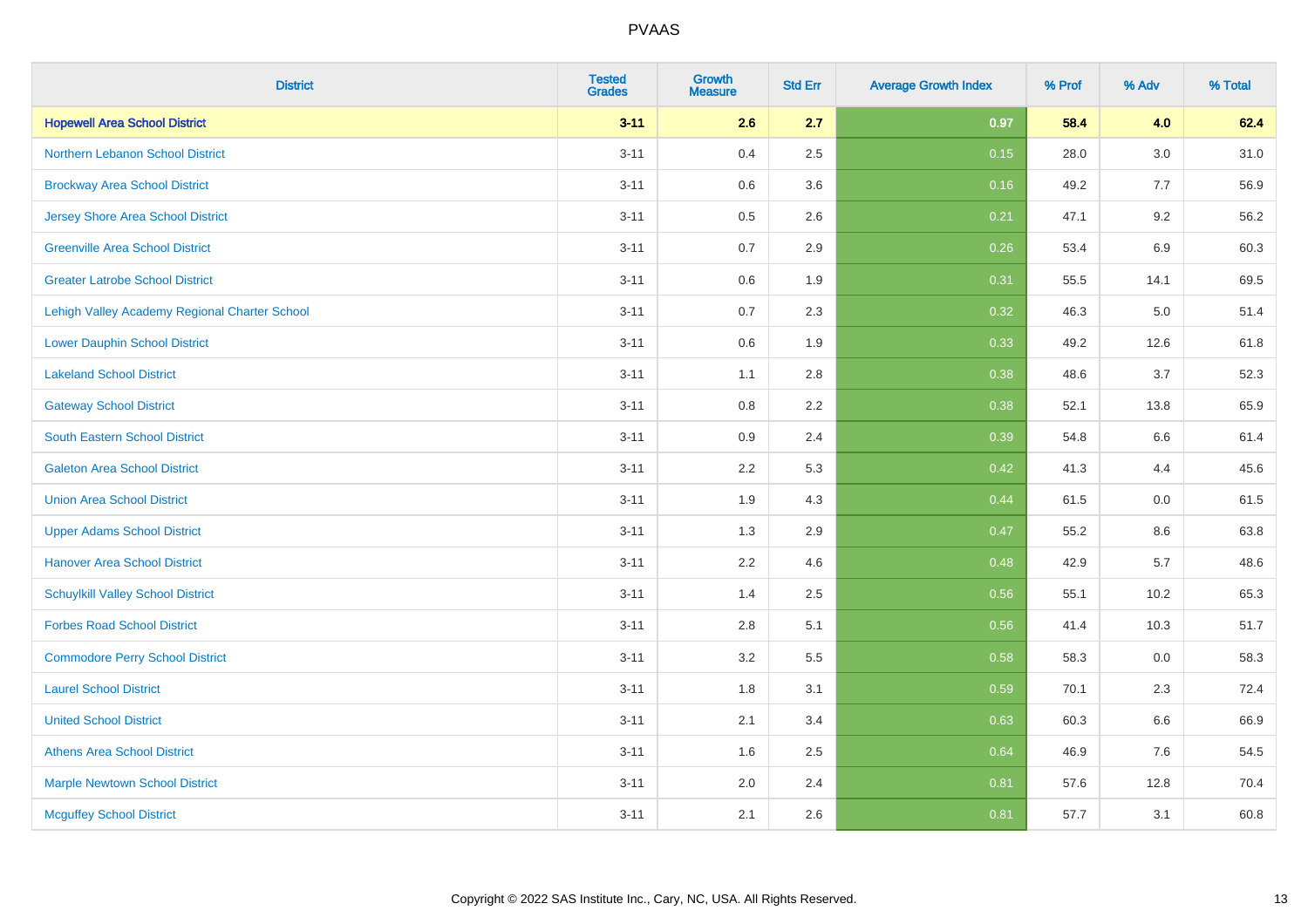| <b>District</b>                                | <b>Tested</b><br><b>Grades</b> | <b>Growth</b><br><b>Measure</b> | <b>Std Err</b> | <b>Average Growth Index</b> | % Prof | % Adv   | % Total |
|------------------------------------------------|--------------------------------|---------------------------------|----------------|-----------------------------|--------|---------|---------|
| <b>Hopewell Area School District</b>           | $3 - 11$                       | 2.6                             | 2.7            | 0.97                        | 58.4   | 4.0     | 62.4    |
| West Jefferson Hills School District           | $3 - 11$                       | 1.8                             | 2.1            | 0.88                        | 55.7   | 20.8    | 76.4    |
| South Fayette Township School District         | $3 - 11$                       | 1.7                             | 2.0            | 0.88                        | 61.0   | 26.5    | 87.6    |
| <b>Bedford Area School District</b>            | $3 - 11$                       | 2.5                             | 2.6            | 0.93                        | 48.5   | 10.0    | 58.5    |
| Northwestern Lehigh School District            | $3 - 11$                       | 2.2                             | 2.3            | 0.93                        | 53.3   | 9.7     | 63.0    |
| <b>Keystone School District</b>                | $3 - 11$                       | 3.1                             | 3.3            | 0.94                        | 50.6   | 6.5     | 57.1    |
| <b>Baldwin-Whitehall School District</b>       | $3 - 11$                       | 1.8                             | 1.9            | 0.94                        | 58.6   | $8.6\,$ | 67.1    |
| <b>Clairton City School District</b>           | $3 - 11$                       | 3.5                             | 3.7            | 0.95                        | 13.4   | 0.0     | 13.4    |
| <b>Lower Moreland Township School District</b> | $3 - 11$                       | 2.0                             | 2.2            | 0.95                        | 62.8   | 17.0    | 79.8    |
| <b>Berlin Brothersvalley School District</b>   | $3 - 11$                       | 4.0                             | 4.2            | 0.96                        | 48.8   | 14.0    | 62.8    |
| <b>Hopewell Area School District</b>           | $3 - 11$                       | 2.6                             | 2.7            | 0.97                        | 58.4   | 4.0     | 62.4    |
| <b>Bensalem Township School District</b>       | $3 - 11$                       | 1.6                             | 1.6            | 0.98                        | 38.8   | 8.3     | 47.1    |
| <b>Tunkhannock Area School District</b>        | $3 - 11$                       | 2.3                             | 2.2            | 1.01                        | 44.9   | 9.6     | 54.6    |
| <b>Manheim Central School District</b>         | $3 - 11$                       | 2.1                             | 2.1            | 1.01                        | 53.2   | 11.6    | 64.8    |
| <b>Franklin Regional School District</b>       | $3 - 11$                       | 2.0                             | 1.9            | 1.02                        | 66.7   | 15.5    | 82.1    |
| <b>Williamsport Area School District</b>       | $3 - 11$                       | 1.9                             | 1.8            | 1.04                        | 44.1   | 12.8    | 56.9    |
| <b>General Mclane School District</b>          | $3 - 11$                       | 3.1                             | 2.9            | 1.07                        | 62.3   | 4.9     | 67.2    |
| Meyersdale Area School District                | $3 - 11$                       | 4.2                             | 4.0            | 1.07                        | 43.1   | $6.9\,$ | 50.0    |
| <b>Leechburg Area School District</b>          | $3 - 11$                       | 4.4                             | 4.0            | 1.09                        | 47.8   | 19.6    | 67.4    |
| Morrisville Borough School District            | $3 - 11$                       | 4.8                             | 4.3            | 1.10                        | 30.2   | 2.3     | 32.6    |
| <b>Tidioute Community Charter School</b>       | $3 - 11$                       | 5.7                             | 5.1            | 1.11                        | 34.4   | 21.9    | 56.2    |
| Esperanza Cyber Charter School                 | $3 - 11$                       | 7.1                             | 6.1            | 1.16                        | 9.1    | 0.0     | 9.1     |
| <b>Central Cambria School District</b>         | $3 - 11$                       | 3.0                             | 2.5            | 1.17                        | 56.2   | 9.7     | 66.0    |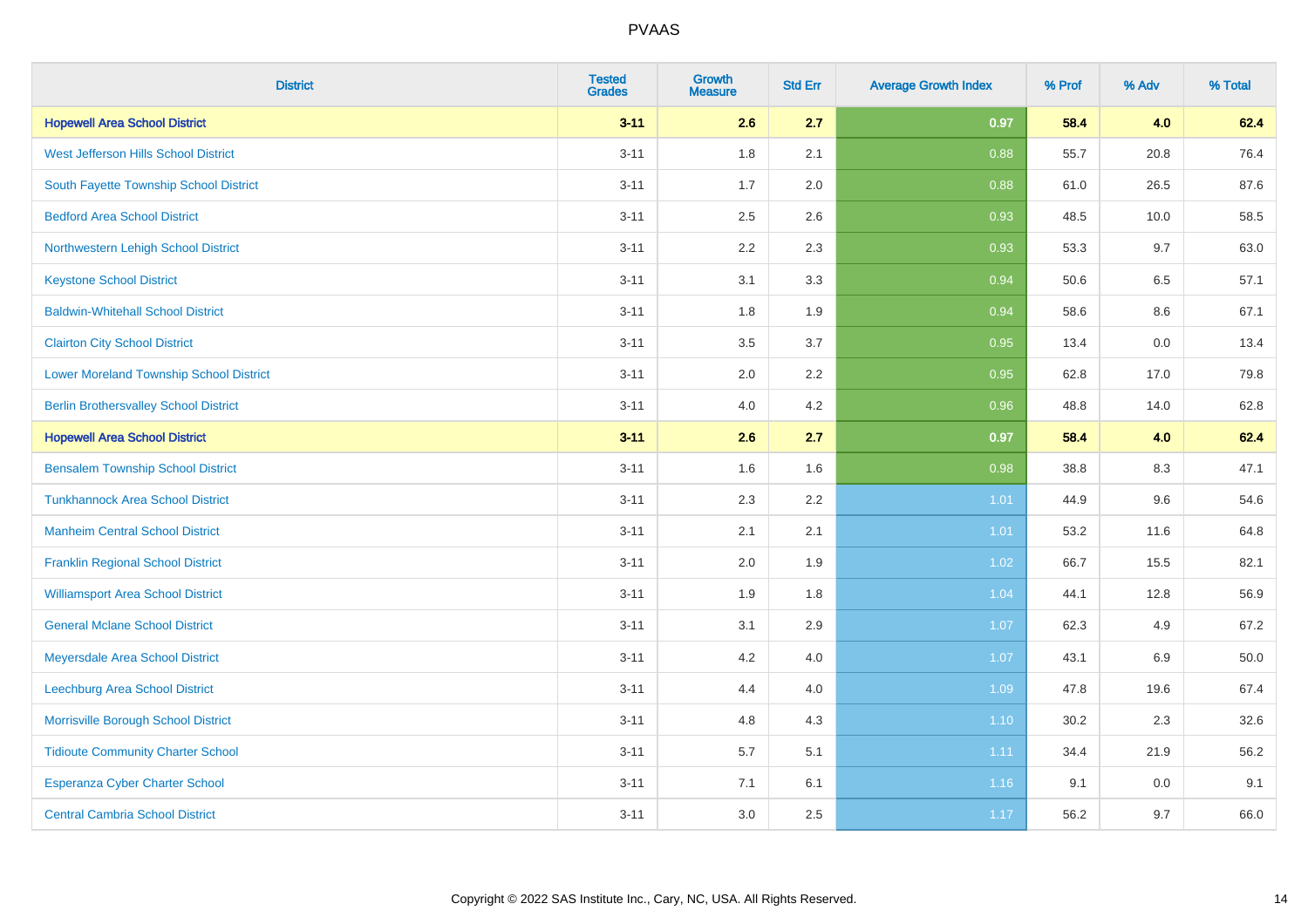| <b>District</b>                           | <b>Tested</b><br><b>Grades</b> | <b>Growth</b><br><b>Measure</b> | <b>Std Err</b> | <b>Average Growth Index</b> | % Prof | % Adv | % Total |
|-------------------------------------------|--------------------------------|---------------------------------|----------------|-----------------------------|--------|-------|---------|
| <b>Hopewell Area School District</b>      | $3 - 11$                       | 2.6                             | 2.7            | 0.97                        | 58.4   | 4.0   | 62.4    |
| <b>Port Allegany School District</b>      | $3 - 11$                       | 4.4                             | 3.6            | 1.21                        | 28.1   | 9.4   | 37.5    |
| <b>Halifax Area School District</b>       | $3 - 11$                       | 4.7                             | 3.9            | 1.22                        | 61.5   | 9.6   | 71.2    |
| <b>Line Mountain School District</b>      | $3 - 11$                       | 4.1                             | 3.2            | 1.27                        | 52.9   | 9.2   | 62.1    |
| <b>Fairview School District</b>           | $3 - 11$                       | 3.4                             | 2.6            | 1.32                        | 57.2   | 17.6  | 74.8    |
| <b>Spring Cove School District</b>        | $3 - 11$                       | 3.4                             | 2.5            | 1.33                        | 47.8   | 12.7  | 60.4    |
| <b>Ligonier Valley School District</b>    | $3 - 11$                       | 4.2                             | 3.1            | 1.34                        | 59.1   | 10.3  | 69.5    |
| <b>Pottsgrove School District</b>         | $3 - 11$                       | 2.8                             | 2.0            | 1.35                        | 44.0   | 10.0  | 53.9    |
| <b>Methacton School District</b>          | $3 - 11$                       | 2.5                             | 1.7            | 1.43                        | 62.5   | 16.4  | 79.0    |
| <b>Towanda Area School District</b>       | $3 - 11$                       | 4.0                             | 2.8            | 1.44                        | 39.4   | 6.6   | 46.0    |
| <b>Punxsutawney Area School District</b>  | $3 - 11$                       | 4.2                             | 2.9            | 1.45                        | 55.0   | 5.5   | 60.6    |
| <b>Everett Area School District</b>       | $3 - 11$                       | 5.0                             | 3.4            | 1.47                        | 60.5   | 1.3   | 61.8    |
| <b>New Brighton Area School District</b>  | $3 - 11$                       | 4.6                             | 3.1            | 1.47                        | 60.9   | 5.8   | 66.7    |
| <b>Burrell School District</b>            | $3 - 11$                       | 4.5                             | 3.1            | 1.48                        | 58.5   | 13.8  | 72.3    |
| <b>Warrior Run School District</b>        | $3 - 11$                       | 4.6                             | 3.0            | $1.51$                      | 40.9   | 8.1   | 49.0    |
| <b>Armstrong School District</b>          | $3 - 11$                       | 2.6                             | 1.7            | 1.53                        | 51.5   | 6.1   | 57.6    |
| <b>Pleasant Valley School District</b>    | $3 - 11$                       | 3.1                             | 2.0            | 1.57                        | 57.2   | 5.5   | 62.8    |
| Millersburg Area School District          | $3 - 11$                       | 6.2                             | 3.8            | 1.63                        | 51.8   | 7.4   | 59.3    |
| <b>Conrad Weiser Area School District</b> | $3 - 11$                       | 3.6                             | 2.2            | 1.63                        | 52.1   | 2.1   | 54.2    |
| <b>Central Bucks School District</b>      | $3 - 11$                       | 1.6                             | 0.9            | 1.66                        | 63.0   | 16.8  | 79.8    |
| <b>Reach Cyber Charter School</b>         | $3 - 11$                       | 8.1                             | 4.7            | 1.72                        | 42.4   | 4.6   | 47.0    |
| <b>Northgate School District</b>          | $3 - 11$                       | 6.3                             | 3.6            | 1.73                        | 53.3   | 16.7  | 70.0    |
| <b>Bentworth School District</b>          | $3 - 11$                       | 5.7                             | 3.2            | 1.75                        | 44.2   | 19.5  | 63.6    |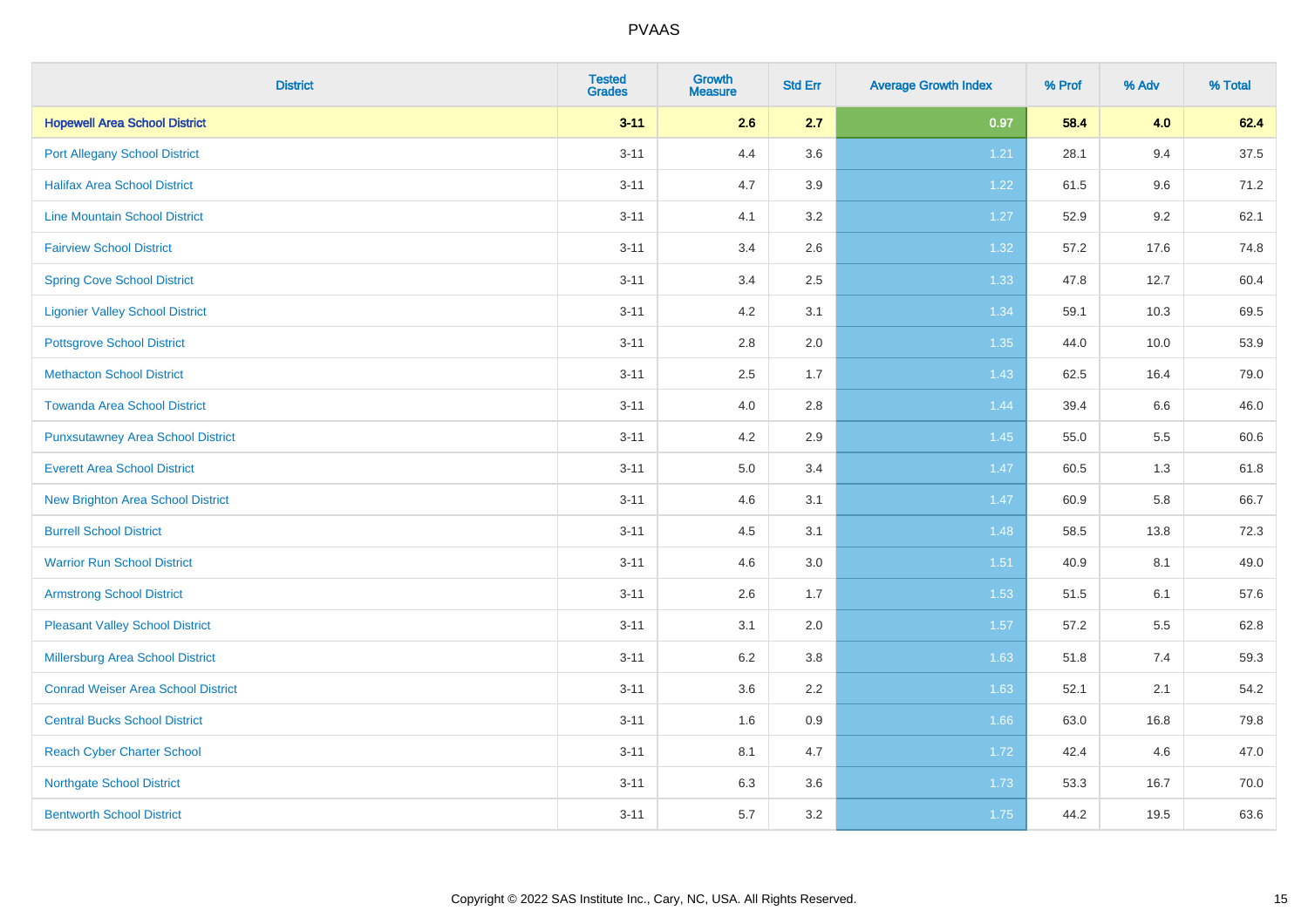| <b>District</b>                                  | <b>Tested</b><br><b>Grades</b> | <b>Growth</b><br><b>Measure</b> | <b>Std Err</b> | <b>Average Growth Index</b> | % Prof | % Adv   | % Total |
|--------------------------------------------------|--------------------------------|---------------------------------|----------------|-----------------------------|--------|---------|---------|
| <b>Hopewell Area School District</b>             | $3 - 11$                       | 2.6                             | 2.7            | 0.97                        | 58.4   | 4.0     | 62.4    |
| <b>Salisbury Township School District</b>        | $3 - 11$                       | 6.3                             | 3.6            | 1.77                        | 46.2   | 6.6     | 52.8    |
| <b>York Academy Regional Charter School</b>      | $3 - 11$                       | 9.0                             | 5.0            | 1.79                        | 55.2   | 0.0     | 55.2    |
| <b>Laurel Highlands School District</b>          | $3 - 11$                       | 4.3                             | 2.4            | 1.81                        | 44.9   | 9.6     | 54.5    |
| <b>Hanover Public School District</b>            | $3 - 11$                       | 5.2                             | 2.8            | 1.83                        | 52.2   | 14.4    | 66.7    |
| <b>Blacklick Valley School District</b>          | $3 - 11$                       | 8.0                             | 4.3            | 1.85                        | 34.1   | 0.0     | 34.1    |
| <b>Uniontown Area School District</b>            | $3 - 11$                       | 6.0                             | 3.2            | 1.87                        | 62.4   | 5.9     | 68.2    |
| <b>Sharon City School District</b>               | $3 - 11$                       | 4.9                             | 2.6            | 1.87                        | 48.2   | 5.3     | 53.4    |
| <b>Steel Valley School District</b>              | $3 - 11$                       | 6.5                             | 3.4            | 1.89                        | 50.7   | 5.6     | 56.3    |
| <b>Western Wayne School District</b>             | $3 - 11$                       | 5.6                             | 2.9            | 1.93                        | 41.3   | 17.4    | 58.7    |
| <b>Blackhawk School District</b>                 | $3 - 11$                       | 4.7                             | 2.3            | 2.01                        | 55.8   | 8.8     | 64.6    |
| <b>Millcreek Township School District</b>        | $3 - 11$                       | 3.1                             | 1.5            | 2.06                        | 55.6   | 14.2    | 69.7    |
| <b>Coudersport Area School District</b>          | $3 - 11$                       | 7.7                             | 3.7            | 2.06                        | 55.7   | 8.2     | 63.9    |
| <b>Keystone Oaks School District</b>             | $3 - 11$                       | $5.5\,$                         | 2.6            | 2.07                        | 53.2   | 12.1    | 65.4    |
| Community Academy Of Philadelphia Charter School | $3 - 11$                       | 5.8                             | 2.7            | 2.12                        | 26.7   | 0.9     | 27.6    |
| Pennsylvania Leadership Charter School           | $3 - 11$                       | 4.6                             | 2.2            | 2.13                        | 55.4   | 11.2    | 66.7    |
| <b>Allegheny Valley School District</b>          | $3 - 11$                       | 8.5                             | 3.9            | 2.17                        | 53.1   | 12.2    | 65.3    |
| <b>Carlynton School District</b>                 | $3 - 11$                       | 7.3                             | 3.3            | 2.22                        | 41.0   | 10.5    | 51.6    |
| <b>Agora Cyber Charter School</b>                | $3 - 11$                       | 5.8                             | 2.6            | 2.28                        | 42.8   | 6.6     | 49.4    |
| <b>Wilson Area School District</b>               | $3 - 11$                       | 6.0                             | 2.6            | 2.30                        | 48.7   | 8.5     | 57.2    |
| <b>Brookville Area School District</b>           | $3 - 11$                       | 6.9                             | 3.0            | 2.30                        | 55.2   | 15.6    | 70.8    |
| <b>Richland School District</b>                  | $3 - 11$                       | 6.7                             | 2.9            | 2.33                        | 62.2   | 19.2    | 81.4    |
| <b>Governor Mifflin School District</b>          | $3 - 11$                       | 4.1                             | 1.8            | 2.33                        | 42.5   | $7.2\,$ | 49.7    |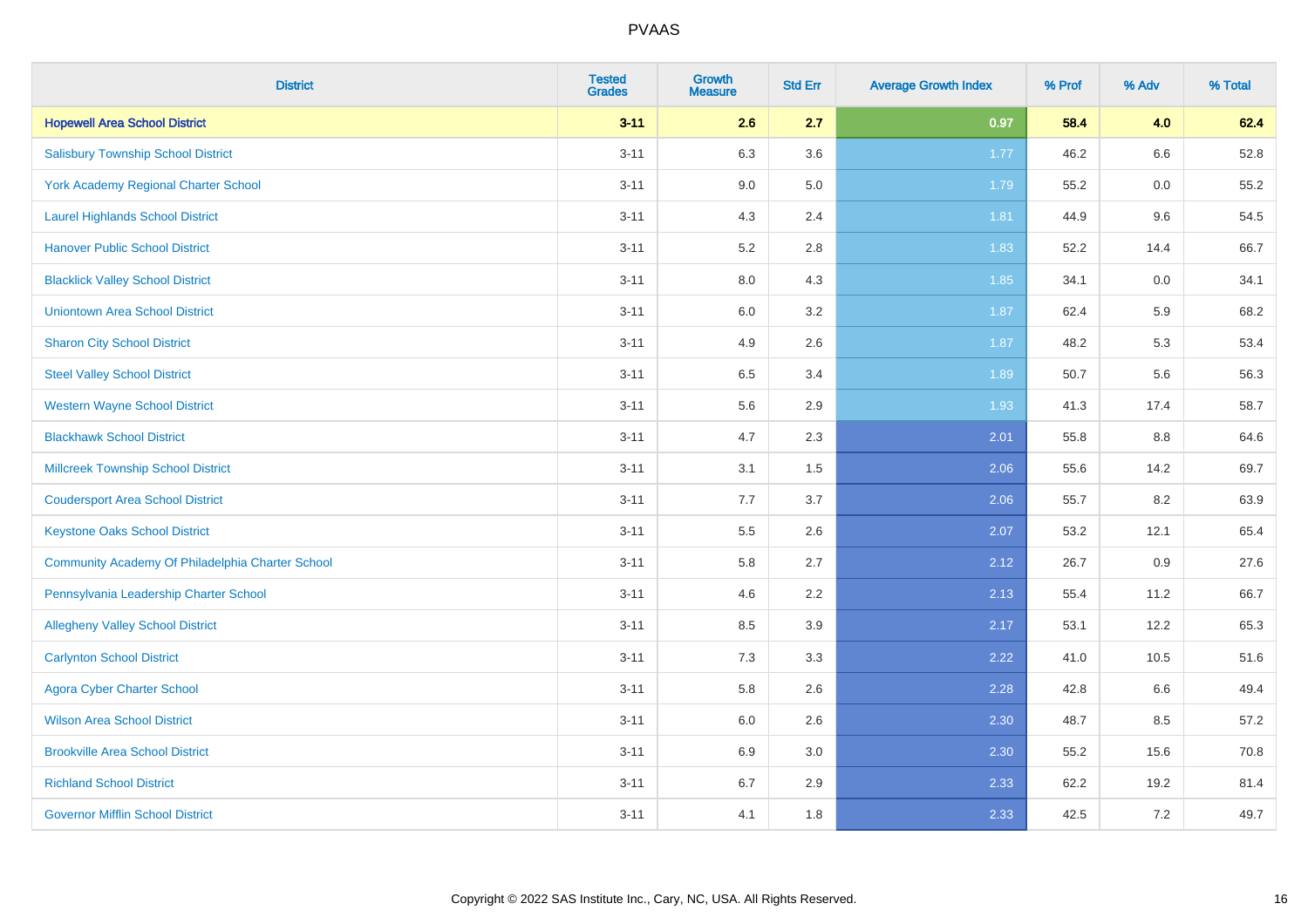| <b>District</b>                             | <b>Tested</b><br><b>Grades</b> | <b>Growth</b><br><b>Measure</b> | <b>Std Err</b> | <b>Average Growth Index</b> | % Prof | % Adv   | % Total |
|---------------------------------------------|--------------------------------|---------------------------------|----------------|-----------------------------|--------|---------|---------|
| <b>Hopewell Area School District</b>        | $3 - 11$                       | 2.6                             | 2.7            | 0.97                        | 58.4   | 4.0     | 62.4    |
| <b>Franklin Area School District</b>        | $3 - 11$                       | 6.6                             | 2.8            | 2.34                        | 48.2   | $4.5\,$ | 52.7    |
| <b>Hampton Township School District</b>     | $3 - 11$                       | 5.1                             | 2.2            | 2.35                        | 54.0   | 28.2    | 82.2    |
| <b>New Foundations Charter School</b>       | $3 - 11$                       | 5.4                             | 2.2            | 2.41                        | 47.2   | 2.5     | 49.8    |
| <b>Wattsburg Area School District</b>       | $3 - 11$                       | 6.5                             | 2.7            | 2.43                        | 42.7   | 7.6     | 50.3    |
| <b>Belle Vernon Area School District</b>    | $3 - 11$                       | 6.5                             | 2.6            | 2.44                        | 55.6   | 11.1    | 66.7    |
| Wilmington Area School District             | $3 - 11$                       | 7.5                             | 3.0            | 2.48                        | 55.1   | 5.1     | 60.2    |
| <b>Shenandoah Valley School District</b>    | $3 - 11$                       | 9.7                             | 3.9            | 2.49                        | 28.3   | 5.0     | 33.3    |
| Northampton Area School District            | $3 - 11$                       | 4.0                             | 1.6            | 2.51                        | 52.3   | 10.8    | 63.1    |
| <b>Clarion Area School District</b>         | $3 - 11$                       | 10.3                            | 4.1            | 2.51                        | 45.4   | 14.6    | 60.0    |
| Renaissance Academy Charter School          | $3 - 11$                       | 8.3                             | 3.3            | 2.54                        | 45.6   | 22.8    | 68.4    |
| New Hope-Solebury School District           | $3 - 11$                       | 7.5                             | 2.9            | 2.57                        | 68.2   | 22.7    | 90.9    |
| <b>Penncrest School District</b>            | $3 - 11$                       | 5.7                             | 2.2            | 2.57                        | 47.2   | 7.1     | 54.3    |
| <b>Kennett Consolidated School District</b> | $3 - 11$                       | 4.8                             | 1.8            | 2.61                        | 52.5   | 10.7    | 63.2    |
| <b>Spring Grove Area School District</b>    | $3 - 11$                       | 5.6                             | 2.1            | 2.68                        | 55.1   | 15.0    | 70.1    |
| <b>Homer-Center School District</b>         | $3 - 11$                       | 9.7                             | 3.6            | 2.70                        | 45.1   | 17.2    | 62.3    |
| <b>Warwick School District</b>              | $3 - 11$                       | 5.2                             | 1.9            | 2.76                        | 46.4   | 17.0    | 63.3    |
| <b>Peters Township School District</b>      | $3 - 11$                       | 5.0                             | 1.8            | 2.76                        | 59.8   | 26.1    | 85.9    |
| <b>Jenkintown School District</b>           | $3 - 11$                       | 12.5                            | 4.4            | 2.84                        | 54.6   | 29.6    | 84.1    |
| <b>Stroudsburg Area School District</b>     | $3 - 11$                       | 5.5                             | 1.9            | 2.88                        | 48.1   | 4.2     | 52.3    |
| <b>Hollidaysburg Area School District</b>   | $3 - 11$                       | 6.0                             | 2.1            | 2.88                        | 57.1   | 12.3    | 69.4    |
| Palmyra Area School District                | $3 - 11$                       | 5.6                             | 1.9            | 2.96                        | 56.4   | 15.6    | 72.0    |
| Montgomery Area School District             | $3 - 11$                       | 10.7                            | 3.6            | 2.96                        | 48.7   | 12.4    | 61.1    |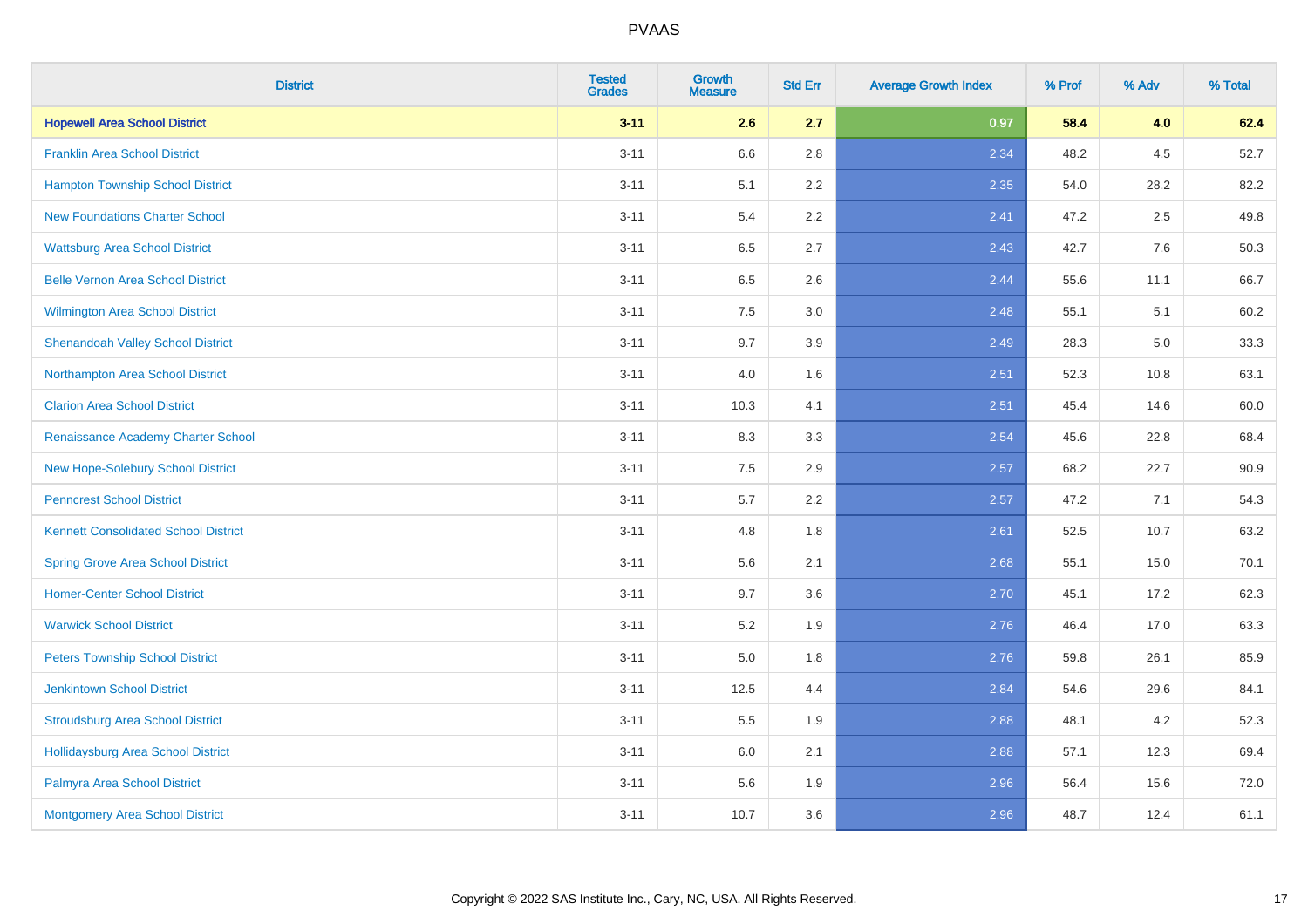| <b>District</b>                           | <b>Tested</b><br><b>Grades</b> | <b>Growth</b><br><b>Measure</b> | <b>Std Err</b> | <b>Average Growth Index</b> | % Prof | % Adv   | % Total |
|-------------------------------------------|--------------------------------|---------------------------------|----------------|-----------------------------|--------|---------|---------|
| <b>Hopewell Area School District</b>      | $3 - 11$                       | 2.6                             | 2.7            | 0.97                        | 58.4   | 4.0     | 62.4    |
| <b>Neshaminy School District</b>          | $3 - 11$                       | 4.0                             | 1.3            | 3.02                        | 58.7   | 9.5     | 68.2    |
| Northeastern York School District         | $3 - 11$                       | 5.9                             | 2.0            | 3.03                        | 51.1   | 16.6    | 67.6    |
| <b>Northern Cambria School District</b>   | $3 - 11$                       | 10.0                            | 3.3            | 3.04                        | 47.4   | 5.1     | 52.6    |
| Saint Marys Area School District          | $3 - 11$                       | 7.8                             | 2.6            | 3.04                        | 57.0   | 8.2     | 65.2    |
| <b>Connellsville Area School District</b> | $3 - 11$                       | 6.1                             | 2.0            | 3.05                        | 45.4   | 7.8     | 53.2    |
| <b>Ephrata Area School District</b>       | $3 - 11$                       | 5.6                             | 1.8            | 3.12                        | 54.7   | 9.5     | 64.2    |
| <b>Avon Grove Charter School</b>          | $3 - 11$                       | 9.0                             | 2.9            | 3.13                        | 58.8   | 16.7    | 75.5    |
| <b>Bethel Park School District</b>        | $3 - 11$                       | 5.6                             | 1.8            | 3.18                        | 65.3   | 18.6    | 83.9    |
| <b>Jamestown Area School District</b>     | $3 - 11$                       | 13.5                            | 4.2            | 3.19                        | 64.4   | 13.3    | 77.8    |
| <b>Sayre Area School District</b>         | $3 - 11$                       | 11.2                            | 3.5            | 3.20                        | 52.2   | 7.5     | 59.7    |
| <b>Wayne Highlands School District</b>    | $3 - 11$                       | 7.8                             | 2.4            | 3.23                        | 52.3   | 13.1    | 65.4    |
| <b>East Penn School District</b>          | $3 - 11$                       | 4.1                             | 1.3            | 3.27                        | 55.8   | 11.5    | 67.3    |
| Mechanicsburg Area School District        | $3 - 11$                       | 5.9                             | 1.8            | 3.29                        | 57.2   | 13.7    | 70.9    |
| <b>Central Dauphin School District</b>    | $3 - 11$                       | 4.4                             | 1.3            | 3.32                        | 53.3   | 7.4     | 60.7    |
| Mastery Charter School - Hardy Williams   | $3 - 11$                       | 11.4                            | 3.4            | 3.33                        | 44.3   | 5.7     | 50.0    |
| Pennsylvania Virtual Charter School       | $3 - 11$                       | 11.8                            | 3.5            | 3.37                        | 56.5   | 11.1    | 67.6    |
| <b>School Lane Charter School</b>         | $3 - 11$                       | 12.4                            | 3.6            | 3.43                        | 59.1   | $9.8\,$ | 68.9    |
| <b>Whitehall-Coplay School District</b>   | $3 - 11$                       | 6.1                             | 1.8            | 3.45                        | 49.3   | 7.4     | 56.6    |
| <b>Hamburg Area School District</b>       | $3 - 11$                       | 8.9                             | 2.5            | 3.63                        | 43.5   | 8.2     | 51.7    |
| <b>Eastern York School District</b>       | $3 - 11$                       | 9.6                             | 2.6            | 3.71                        | 56.3   | 12.6    | 68.9    |
| <b>Midd-West School District</b>          | $3 - 11$                       | 10.3                            | 2.7            | 3.80                        | 58.0   | 13.4    | 71.4    |
| <b>Octorara Area School District</b>      | $3 - 11$                       | 9.1                             | 2.4            | 3.82                        | 52.1   | 8.5     | 60.6    |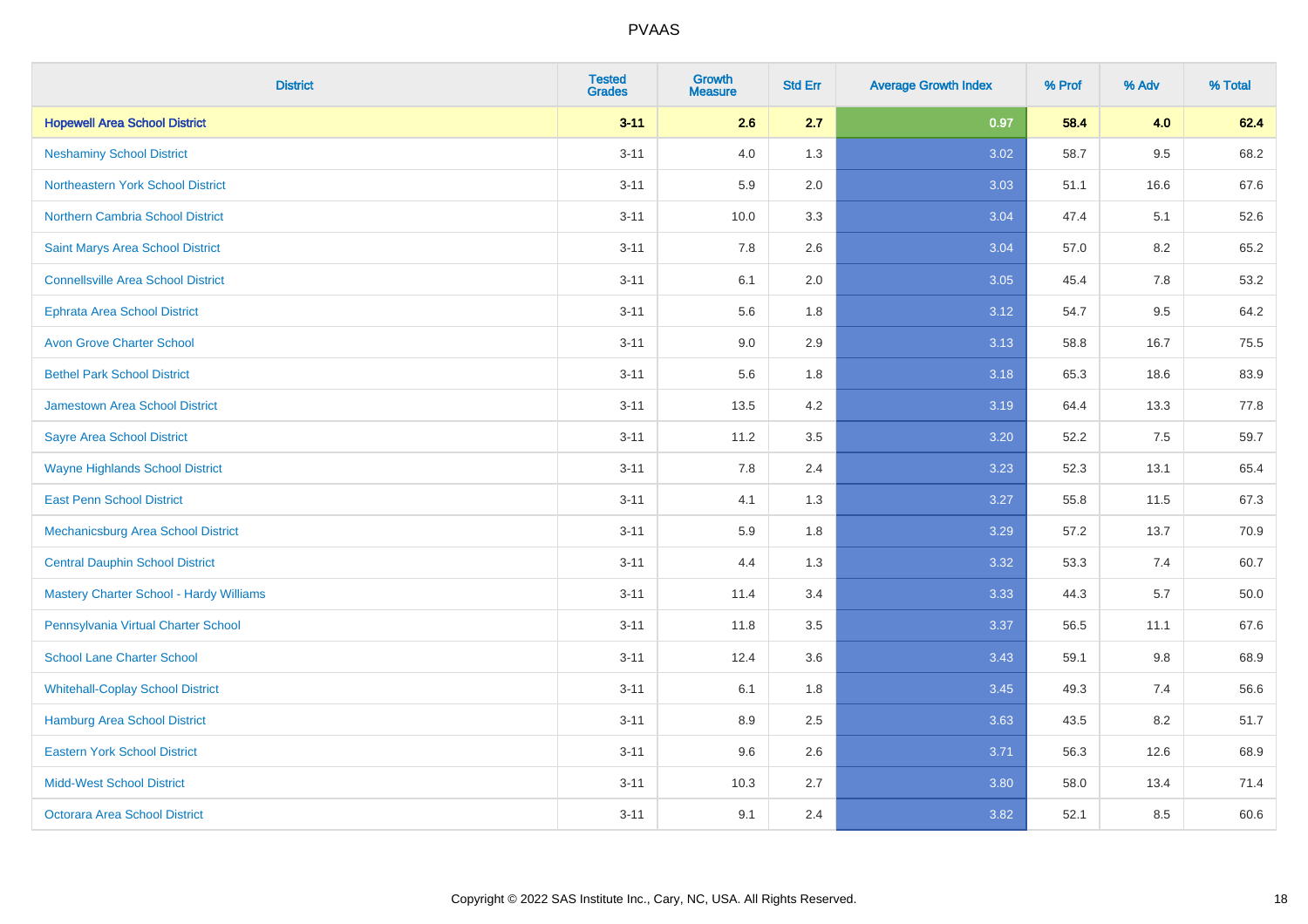| <b>District</b>                               | <b>Tested</b><br><b>Grades</b> | <b>Growth</b><br><b>Measure</b> | <b>Std Err</b> | <b>Average Growth Index</b> | % Prof | % Adv | % Total |
|-----------------------------------------------|--------------------------------|---------------------------------|----------------|-----------------------------|--------|-------|---------|
| <b>Hopewell Area School District</b>          | $3 - 11$                       | 2.6                             | 2.7            | 0.97                        | 58.4   | 4.0   | 62.4    |
| <b>Eastern Lebanon County School District</b> | $3 - 11$                       | 8.6                             | 2.2            | 3.84                        | 48.8   | 11.4  | 60.3    |
| <b>Lake-Lehman School District</b>            | $3 - 11$                       | 10.8                            | 2.7            | 3.93                        | 55.3   | 7.9   | 63.2    |
| <b>Greenwood School District</b>              | $3 - 11$                       | 15.9                            | 3.9            | 4.11                        | 50.0   | 25.0  | 75.0    |
| <b>Moon Area School District</b>              | $3 - 11$                       | 8.2                             | 1.9            | 4.25                        | 58.7   | 18.5  | 77.2    |
| <b>Parkland School District</b>               | $3 - 11$                       | 5.3                             | 1.2            | 4.30                        | 58.0   | 22.3  | 80.4    |
| <b>Iroquois School District</b>               | $3 - 11$                       | 13.1                            | 3.0            | 4.35                        | 48.2   | 7.8   | 56.0    |
| <b>Spring-Ford Area School District</b>       | $3 - 11$                       | 6.0                             | 1.3            | 4.46                        | 60.8   | 16.5  | 77.4    |
| Northern Bedford County School District       | $3 - 11$                       | 16.5                            | 3.6            | 4.58                        | 51.7   | 20.0  | 71.7    |
| <b>Littlestown Area School District</b>       | $3 - 11$                       | 11.4                            | 2.5            | 4.62                        | 55.2   | 10.4  | 65.6    |
| <b>Conestoga Valley School District</b>       | $3 - 11$                       | 8.7                             | 1.8            | 4.69                        | 60.3   | 13.5  | 73.8    |
| <b>Derry Area School District</b>             | $3 - 11$                       | 13.2                            | 2.8            | 4.69                        | 60.0   | 12.5  | 72.5    |
| <b>Fort Leboeuf School District</b>           | $3 - 11$                       | 11.7                            | 2.5            | 4.73                        | 48.5   | 21.1  | 69.6    |
| <b>Shippensburg Area School District</b>      | $3 - 11$                       | 9.3                             | 1.9            | 4.84                        | 53.1   | 10.2  | 63.3    |
| <b>York Suburban School District</b>          | $3 - 11$                       | 10.1                            | 2.1            | 4.91                        | 53.5   | 27.8  | 81.3    |
| <b>West Perry School District</b>             | $3 - 11$                       | 12.5                            | 2.5            | 4.99                        | 56.6   | 8.4   | 65.0    |
| <b>Cornwall-Lebanon School District</b>       | $3 - 11$                       | 8.3                             | 1.6            | 5.08                        | 47.2   | 8.4   | 55.6    |
| <b>Cocalico School District</b>               | $3 - 11$                       | 10.6                            | 2.0            | 5.18                        | 50.8   | 14.1  | 64.8    |
| <b>Haverford Township School District</b>     | $3 - 11$                       | 8.0                             | 1.5            | 5.27                        | 53.0   | 25.5  | 78.6    |
| Fox Chapel Area School District               | $3 - 11$                       | 9.8                             | 1.8            | 5.36                        | 56.6   | 28.6  | 85.2    |
| <b>Mifflin County School District</b>         | $3 - 11$                       | 9.1                             | 1.7            | 5.49                        | 47.1   | 6.7   | 53.8    |
| <b>Unionville-Chadds Ford School District</b> | $3 - 11$                       | 17.1                            | 3.1            | 5.51                        | 68.1   | 13.2  | 81.3    |
| <b>Mountain View School District</b>          | $3 - 11$                       | 20.9                            | 3.5            | 5.91                        | 57.8   | 20.3  | 78.1    |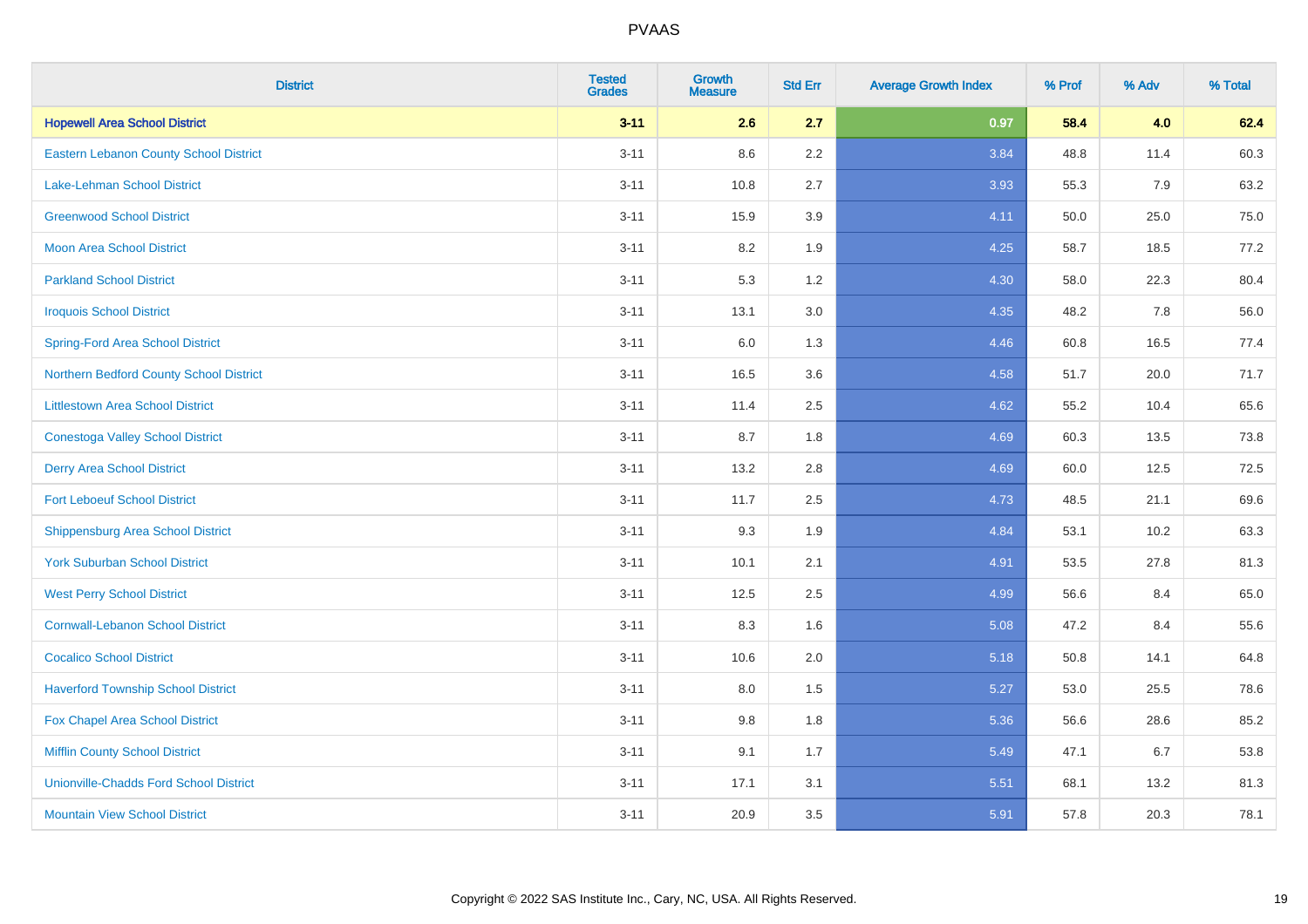| <b>District</b>                          | <b>Tested</b><br><b>Grades</b> | <b>Growth</b><br><b>Measure</b> | <b>Std Err</b> | <b>Average Growth Index</b> | % Prof | % Adv | % Total |
|------------------------------------------|--------------------------------|---------------------------------|----------------|-----------------------------|--------|-------|---------|
| <b>Hopewell Area School District</b>     | $3 - 11$                       | 2.6                             | 2.7            | 0.97                        | 58.4   | 4.0   | 62.4    |
| <b>Saucon Valley School District</b>     | $3 - 11$                       | 14.7                            | 2.5            | 5.98                        | 48.7   | 20.2  | 69.0    |
| <b>Abington Heights School District</b>  | $3 - 11$                       | 13.5                            | 2.2            | 6.27                        | 58.3   | 16.2  | 74.5    |
| <b>Pine-Richland School District</b>     | $3 - 11$                       | 11.5                            | 1.8            | 6.31                        | 60.6   | 24.4  | 85.0    |
| <b>Deer Lakes School District</b>        | $3 - 11$                       | 17.0                            | 2.7            | 6.32                        | 61.5   | 16.4  | 77.9    |
| <b>Hazleton Area School District</b>     | $3 - 11$                       | 9.6                             | 1.4            | 6.77                        | 45.0   | 7.8   | 52.9    |
| Southern York County School District     | $3 - 11$                       | 14.2                            | 2.1            | 6.91                        | 55.1   | 18.1  | 73.1    |
| <b>Delaware Valley School District</b>   | $3 - 11$                       | 12.6                            | 1.8            | 6.93                        | 55.2   | 16.2  | 71.4    |
| <b>Reading School District</b>           | $3 - 11$                       | 10.1                            | 1.4            | 7.25                        | 24.7   | 2.4   | 27.2    |
| <b>Valley View School District</b>       | $3 - 11$                       | 18.1                            | 2.4            | 7.42                        | 53.7   | 14.7  | 68.4    |
| Pennsylvania Cyber Charter School        | $3 - 11$                       | 11.6                            | 1.5            | 7.54                        | 46.3   | 5.0   | 51.3    |
| <b>Upper Merion Area School District</b> | $3 - 11$                       | 15.3                            | 2.0            | 7.62                        | 59.3   | 19.3  | 78.6    |
| <b>Council Rock School District</b>      | $3 - 11$                       | 8.9                             | 1.2            | 7.65                        | 62.8   | 16.6  | 79.4    |
| <b>Penn-Trafford School District</b>     | $3 - 11$                       | 13.4                            | 1.7            | 7.87                        | 62.3   | 21.9  | 84.2    |
| <b>Pennsbury School District</b>         | $3 - 11$                       | 11.7                            | 1.5            | 7.90                        | 60.1   | 21.3  | 81.3    |
| <b>Great Valley School District</b>      | $3 - 11$                       | 15.0                            | 1.9            | 7.98                        | 50.0   | 35.0  | 85.0    |
| Northern York County School District     | $3 - 11$                       | 15.6                            | 2.0            | 7.98                        | 57.4   | 11.5  | 68.8    |
| <b>Springfield School District</b>       | $3 - 11$                       | 13.8                            | 1.7            | 7.99                        | 60.9   | 21.5  | 82.4    |
| <b>Bethlehem Area School District</b>    | $3 - 11$                       | 9.3                             | 1.1            | 8.15                        | 44.7   | 12.0  | 56.7    |
| <b>Colonial School District</b>          | $3 - 11$                       | 14.0                            | 1.7            | 8.21                        | 60.2   | 19.6  | 79.8    |
| <b>Souderton Area School District</b>    | $3 - 11$                       | 12.4                            | 1.5            | 8.28                        | 61.7   | 15.2  | 76.9    |
| <b>North Penn School District</b>        | $3 - 11$                       | 9.1                             | 1.1            | 8.36                        | 55.8   | 17.0  | 72.8    |
| <b>Dallastown Area School District</b>   | $3 - 11$                       | 13.5                            | 1.5            | 8.84                        | 56.0   | 17.9  | 73.8    |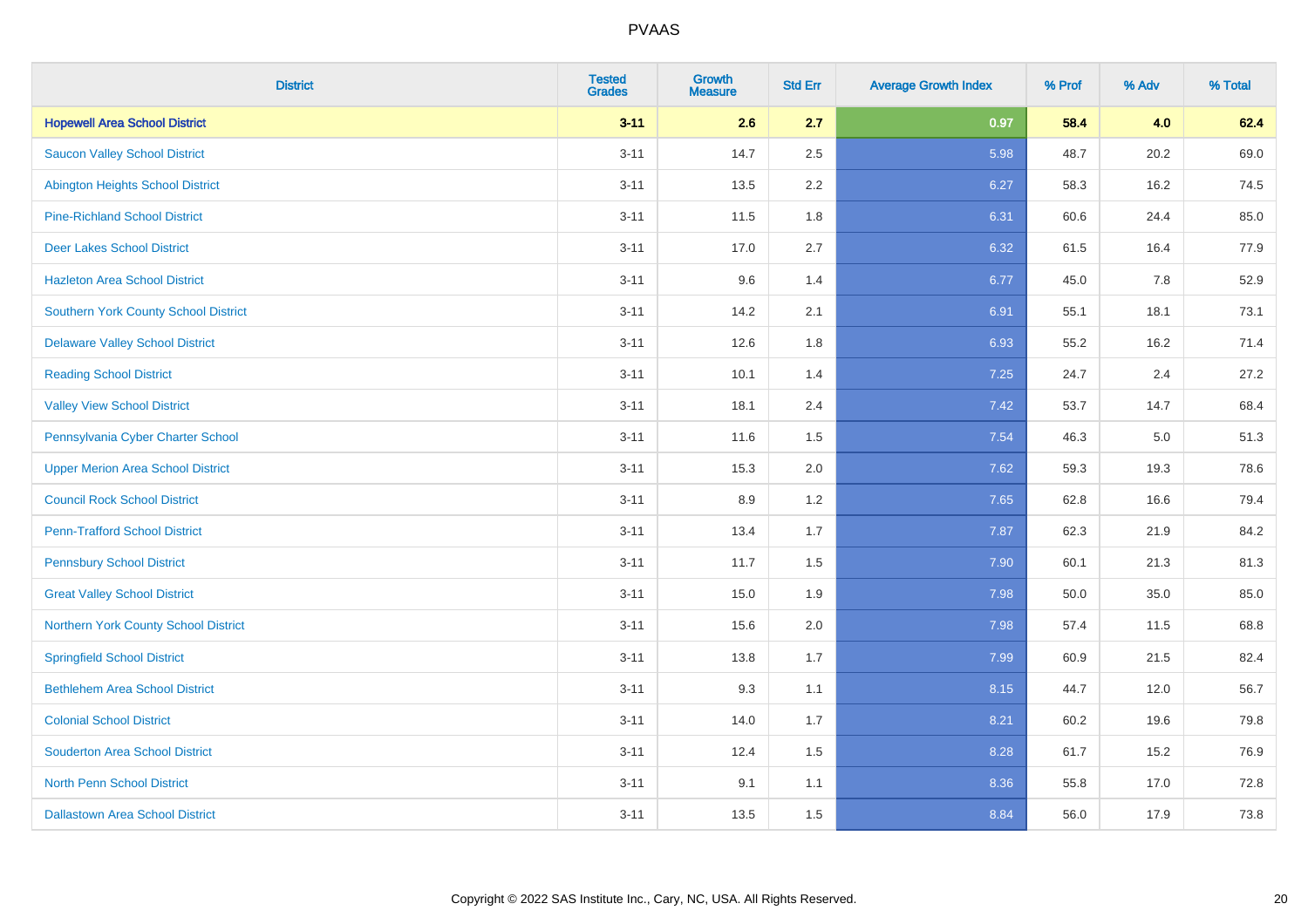| <b>District</b>                           | <b>Tested</b><br><b>Grades</b> | Growth<br><b>Measure</b> | <b>Std Err</b> | <b>Average Growth Index</b> | % Prof | % Adv   | % Total |
|-------------------------------------------|--------------------------------|--------------------------|----------------|-----------------------------|--------|---------|---------|
| <b>Hopewell Area School District</b>      | $3 - 11$                       | 2.6                      | 2.7            | 0.97                        | 58.4   | 4.0     | 62.4    |
| <b>Norwin School District</b>             | $3 - 11$                       | 18.0                     | 1.7            | 10.37                       | 58.5   | 27.0    | 85.4    |
| <b>West Chester Area School District</b>  | $3 - 11$                       | 12.6                     | 1.2            | 10.38                       | 66.8   | 20.2    | 87.0    |
| <b>Upper Saint Clair School District</b>  | $3 - 11$                       | 18.5                     | 1.7            | 10.65                       | 61.8   | 30.1    | 91.9    |
| Downingtown Area School District          | $3 - 11$                       | 12.1                     | 1.1            | 10.67                       | 60.0   | 23.5    | 83.6    |
| <b>Upper Perkiomen School District</b>    | $3 - 11$                       | 22.1                     | 2.1            | 10.74                       | 57.7   | 13.2    | 70.9    |
| North Allegheny School District           | $3 - 11$                       | 17.4                     | 1.3            | 13.52                       | 59.5   | 28.1    | 87.6    |
| <b>State College Area School District</b> | $3 - 11$                       | 20.5                     | 1.4            | 14.33                       | 58.0   | 25.9    | 84.0    |
| <b>Lower Merion School District</b>       | $3 - 11$                       | 19.0                     | 1.3            | 14.93                       | 55.6   | 29.9    | 85.5    |
| <b>York City School District</b>          | $3 - 12$                       | $-28.9$                  | 2.1            | $-13.59$                    | 6.0    | 0.3     | $6.2\,$ |
| <b>Lancaster School District</b>          | $3 - 12$                       | $-15.8$                  | 1.5            | $-10.90$                    | 14.6   | 2.3     | 16.9    |
| <b>Erie City School District</b>          | $3 - 12$                       | $-14.5$                  | 1.6            | $-9.26$                     | 25.4   | 3.0     | 28.4    |
| <b>Norristown Area School District</b>    | $3 - 12$                       | $-12.8$                  | 1.6            | $-7.98$                     | 23.5   | $2.3\,$ | 25.7    |
| <b>Tulpehocken Area School District</b>   | $3 - 12$                       | $-13.7$                  | 2.8            | $-4.81$                     | 36.7   | 2.8     | 39.4    |
| <b>Penns Manor Area School District</b>   | $3 - 12$                       | $-17.0$                  | 3.7            | $-4.52$                     | 29.7   | 3.1     | 32.8    |
| <b>Annville-Cleona School District</b>    | $3 - 12$                       | $-12.1$                  | 2.7            | $-4.46$                     | 34.9   | 7.8     | 42.6    |
| <b>Lampeter-Strasburg School District</b> | $3 - 12$                       | $-8.6$                   | 2.0            | $-4.33$                     | 55.1   | 9.8     | 64.8    |
| <b>West Mifflin Area School District</b>  | $3 - 12$                       | $-12.3$                  | 2.9            | $-4.22$                     | 39.7   | 10.3    | 50.0    |
| Catasauqua Area School District           | $3 - 12$                       | $-12.1$                  | 3.0            | $-4.00$                     | 36.8   | 7.6     | 44.3    |
| <b>Bradford Area School District</b>      | $3-12$                         | $-9.3$                   | 2.4            | $-3.87$                     | 45.8   | 8.3     | 54.2    |
| Northern Lehigh School District           | $3 - 12$                       | $-10.4$                  | 2.7            | $-3.82$                     | 28.0   | 9.3     | 37.3    |
| <b>Interboro School District</b>          | $3 - 12$                       | $-7.3$                   | 2.1            | $-3.43$                     | 46.6   | 4.8     | 51.4    |
| <b>Tamaqua Area School District</b>       | $3 - 12$                       | $-8.2$                   | 2.5            | $-3.24$                     | 44.5   | 1.9     | 46.4    |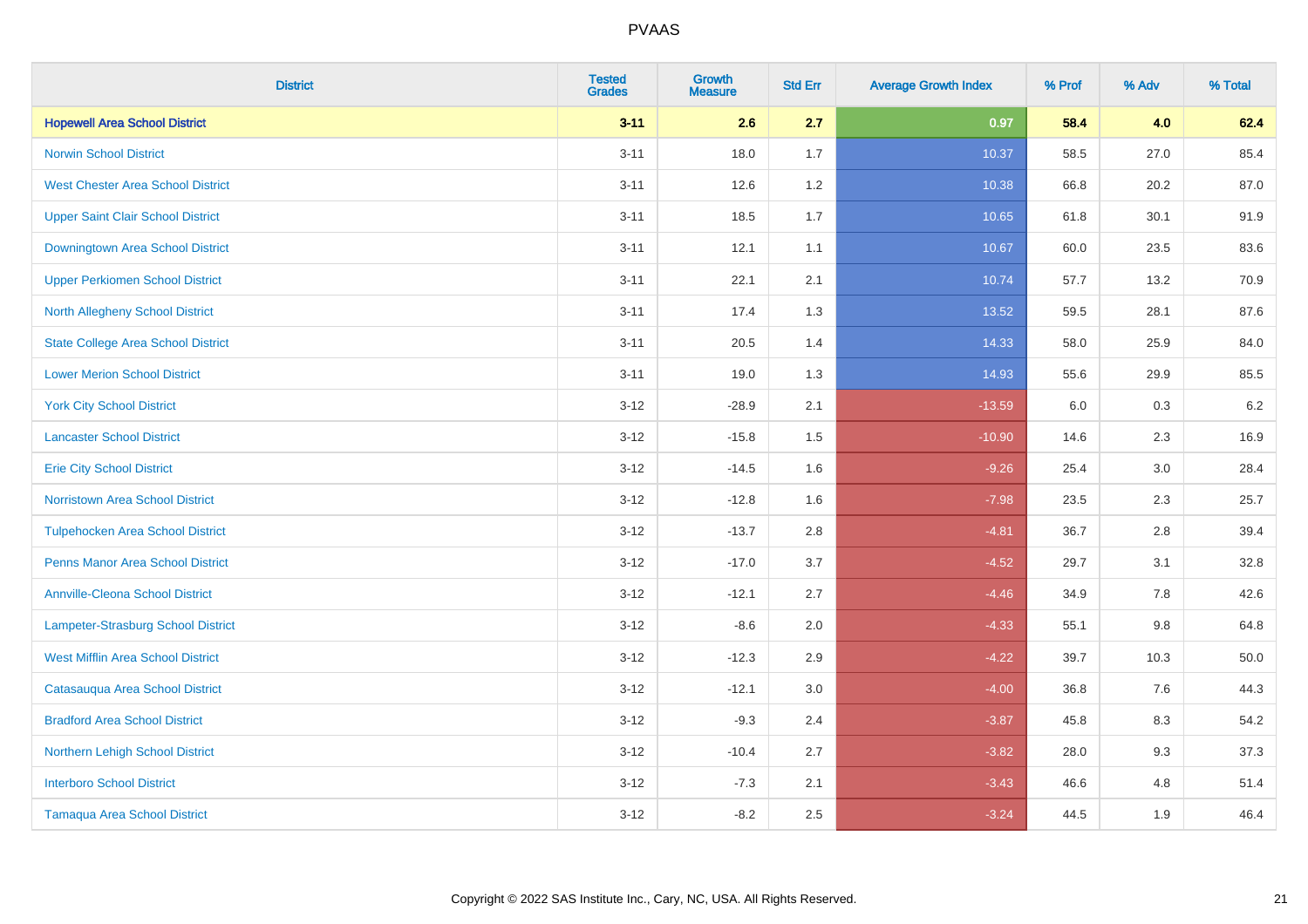| <b>District</b>                                 | <b>Tested</b><br><b>Grades</b> | <b>Growth</b><br><b>Measure</b> | <b>Std Err</b> | <b>Average Growth Index</b> | % Prof | % Adv   | % Total |
|-------------------------------------------------|--------------------------------|---------------------------------|----------------|-----------------------------|--------|---------|---------|
| <b>Hopewell Area School District</b>            | $3 - 11$                       | 2.6                             | 2.7            | 0.97                        | 58.4   | 4.0     | 62.4    |
| <b>Waynesboro Area School District</b>          | $3 - 12$                       | $-6.1$                          | 1.9            | $-3.20$                     | 50.0   | $6.8\,$ | 56.8    |
| <b>Conneaut School District</b>                 | $3 - 12$                       | $-7.5$                          | 2.6            | $-2.91$                     | 38.4   | 7.4     | 45.8    |
| <b>Easton Area School District</b>              | $3 - 12$                       | $-4.1$                          | 1.4            | $-2.91$                     | 39.9   | 4.0     | 43.9    |
| <b>Union City Area School District</b>          | $3-12$                         | $-10.2$                         | 3.6            | $-2.87$                     | 42.9   | 3.2     | 46.0    |
| <b>Northern Potter School District</b>          | $3 - 12$                       | $-13.1$                         | 4.6            | $-2.84$                     | 37.5   | 0.0     | 37.5    |
| <b>Quakertown Community School District</b>     | $3 - 12$                       | $-4.4$                          | 1.6            | $-2.70$                     | 56.5   | 10.0    | 66.6    |
| <b>New Castle Area School District</b>          | $3 - 12$                       | $-6.4$                          | 2.4            | $-2.66$                     | 32.5   | 4.3     | 36.8    |
| Northern Tioga School District                  | $3 - 12$                       | $-7.5$                          | 2.8            | $-2.64$                     | 54.0   | 1.2     | 55.2    |
| <b>Juniata County School District</b>           | $3-12$                         | $-4.9$                          | 2.1            | $-2.26$                     | 38.5   | 2.9     | 41.4    |
| <b>Keystone Education Center Charter School</b> | $3 - 12$                       | $-12.9$                         | 5.9            | $-2.19$                     | 28.0   | 0.0     | 28.0    |
| Susquehanna Township School District            | $3 - 12$                       | $-5.8$                          | 2.7            | $-2.17$                     | 36.0   | 5.6     | 41.6    |
| <b>Forest City Regional School District</b>     | $3 - 12$                       | $-6.0$                          | $3.0\,$        | $-1.96$                     | 44.1   | $0.0\,$ | 44.1    |
| <b>Central Columbia School District</b>         | $3 - 12$                       | $-4.8$                          | 2.6            | $-1.86$                     | 53.7   | 14.8    | 68.5    |
| <b>Brownsville Area School District</b>         | $3 - 12$                       | $-7.2$                          | 3.9            | $-1.83$                     | 34.4   | 6.1     | 40.5    |
| <b>Old Forge School District</b>                | $3 - 12$                       | $-5.9$                          | 3.4            | $-1.73$                     | 52.9   | 7.1     | 60.0    |
| <b>Twin Valley School District</b>              | $3 - 12$                       | $-3.6$                          | 2.1            | $-1.69$                     | 49.6   | 7.1     | 56.8    |
| <b>Pottstown School District</b>                | $3 - 12$                       | $-4.0$                          | 2.4            | $-1.68$                     | 29.8   | 1.2     | 31.0    |
| <b>Bristol Borough School District</b>          | $3 - 12$                       | $-4.3$                          | 3.4            | $-1.27$                     | 39.7   | 1.3     | 41.0    |
| <b>Apollo-Ridge School District</b>             | $3 - 12$                       | $-4.7$                          | 3.7            | $-1.24$                     | 50.0   | 10.0    | 60.0    |
| <b>Scranton School District</b>                 | $3-12$                         | $-2.9$                          | 2.4            | $-1.22$                     | 45.6   | 3.6     | 49.1    |
| <b>Chestnut Ridge School District</b>           | $3 - 12$                       | $-3.4$                          | 2.9            | $-1.17$                     | 46.6   | 5.8     | 52.4    |
| <b>Conemaugh Township Area School District</b>  | $3 - 12$                       | $-3.7$                          | 3.4            | $-1.09$                     | 53.8   | 17.6    | 71.4    |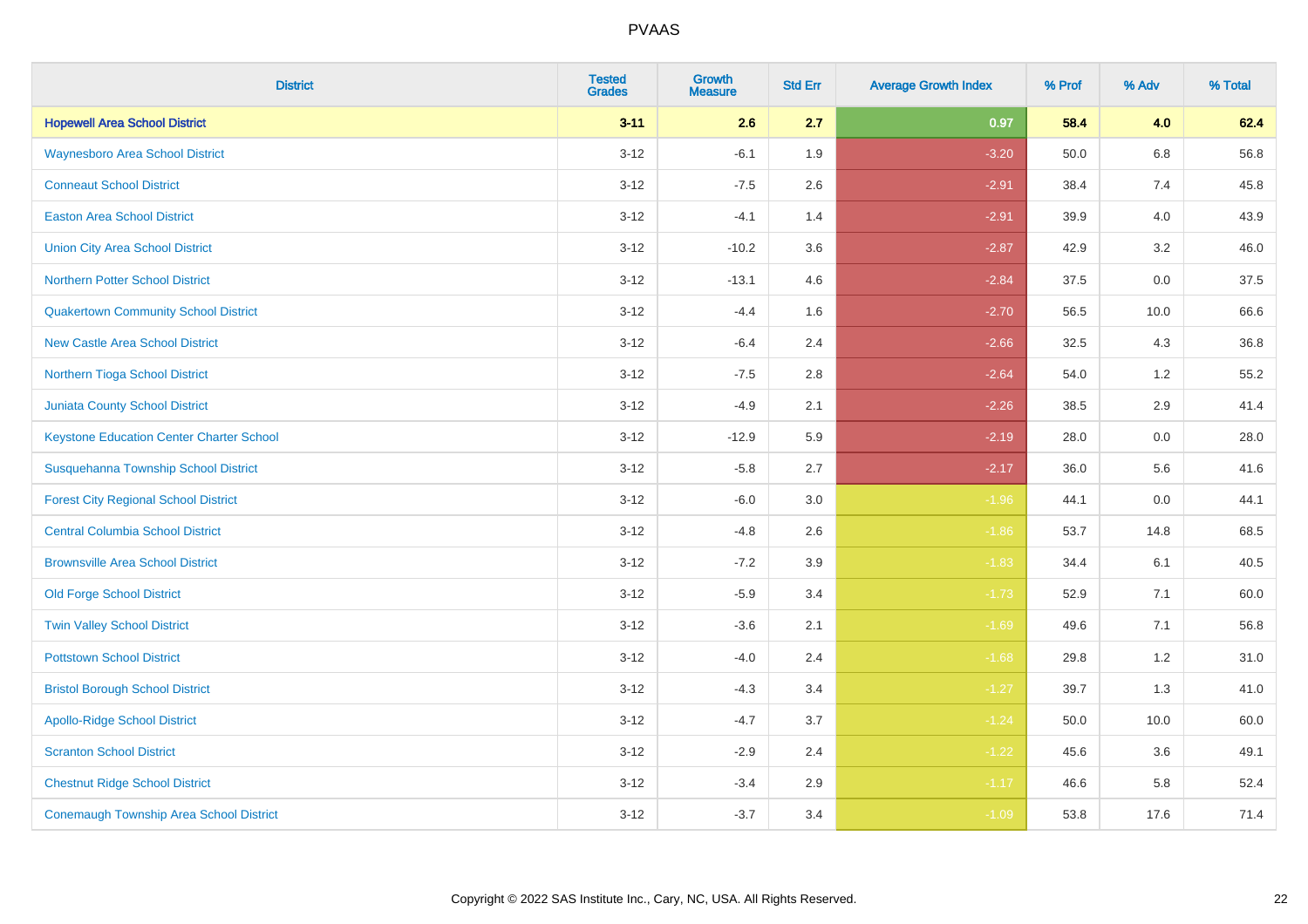| <b>District</b>                               | <b>Tested</b><br><b>Grades</b> | <b>Growth</b><br><b>Measure</b> | <b>Std Err</b> | <b>Average Growth Index</b> | % Prof | % Adv | % Total |
|-----------------------------------------------|--------------------------------|---------------------------------|----------------|-----------------------------|--------|-------|---------|
| <b>Hopewell Area School District</b>          | $3 - 11$                       | 2.6                             | 2.7            | 0.97                        | 58.4   | 4.0   | 62.4    |
| <b>Columbia Borough School District</b>       | $3 - 12$                       | $-3.1$                          | 3.5            | $-0.89$                     | 29.5   | 1.9   | 31.4    |
| <b>Conemaugh Valley School District</b>       | $3 - 12$                       | $-3.2$                          | 4.1            | $-0.78$                     | 48.2   | 5.6   | 53.7    |
| <b>Turkeyfoot Valley Area School District</b> | $3 - 12$                       | $-4.3$                          | 5.6            | $-0.76$                     | 22.0   | 5.1   | 27.1    |
| <b>Clarion-Limestone Area School District</b> | $3 - 12$                       | $-2.5$                          | 4.1            | $-0.60$                     | 56.8   | 6.8   | 63.6    |
| <b>Manheim Township School District</b>       | $3 - 12$                       | $-0.9$                          | 1.6            | $-0.58$                     | 53.2   | 15.5  | 68.7    |
| Elizabethtown Area School District            | $3 - 12$                       | $-0.9$                          | 1.9            | $-0.47$                     | 50.0   | 11.2  | 61.2    |
| <b>Conewago Valley School District</b>        | $3 - 12$                       | $-0.9$                          | 2.0            | $-0.45$                     | 51.7   | 9.6   | 61.3    |
| <b>Bangor Area School District</b>            | $3 - 12$                       | $-0.9$                          | 2.0            | $-0.43$                     | 44.3   | 4.7   | 49.0    |
| <b>Panther Valley School District</b>         | $3 - 12$                       | $-0.6$                          | 3.3            | $-0.19$                     | 47.9   | 4.3   | 52.1    |
| <b>Millville Area School District</b>         | $3 - 12$                       | $-0.9$                          | 4.7            | $-0.18$                     | 51.4   | 5.4   | 56.8    |
| <b>Kutztown Area School District</b>          | $3 - 12$                       | $-0.2$                          | 3.2            | $-0.05$                     | 55.4   | 13.3  | 68.7    |
| <b>Avella Area School District</b>            | $3 - 12$                       | $-0.3$                          | 4.7            | $-0.05$                     | 49.3   | 14.5  | 63.8    |
| <b>Smethport Area School District</b>         | $3 - 12$                       | 0.6                             | 3.9            | 0.15                        | 37.0   | 1.8   | 38.9    |
| <b>Wyomissing Area School District</b>        | $3 - 12$                       | 0.8                             | 2.6            | 0.33                        | 55.7   | 17.6  | 73.3    |
| <b>Tussey Mountain School District</b>        | $3 - 12$                       | 1.5                             | 3.7            | 0.40                        | 38.6   | 1.8   | 40.4    |
| <b>Newport School District</b>                | $3 - 12$                       | 1.4                             | 3.5            | 0.41                        | 51.5   | 10.3  | 61.8    |
| <b>Roberto Clemente Charter School</b>        | $3 - 12$                       | 2.2                             | 4.9            | 0.45                        | 27.5   | 5.0   | 32.5    |
| <b>Purchase Line School District</b>          | $3 - 12$                       | 1.7                             | 3.5            | 0.47                        | 43.1   | 5.4   | 48.5    |
| <b>Radnor Township School District</b>        | $3 - 12$                       | 1.0                             | 2.1            | 0.50                        | 65.0   | 23.2  | 88.2    |
| <b>Union School District</b>                  | $3 - 12$                       | 2.3                             | 4.2            | 0.54                        | 32.6   | 7.0   | 39.5    |
| <b>Camp Hill School District</b>              | $3 - 12$                       | 2.3                             | 3.0            | 0.78                        | 53.6   | 17.5  | 71.1    |
| North Clarion County School District          | $3 - 12$                       | 3.7                             | 4.3            | 0.85                        | 67.5   | 15.0  | 82.5    |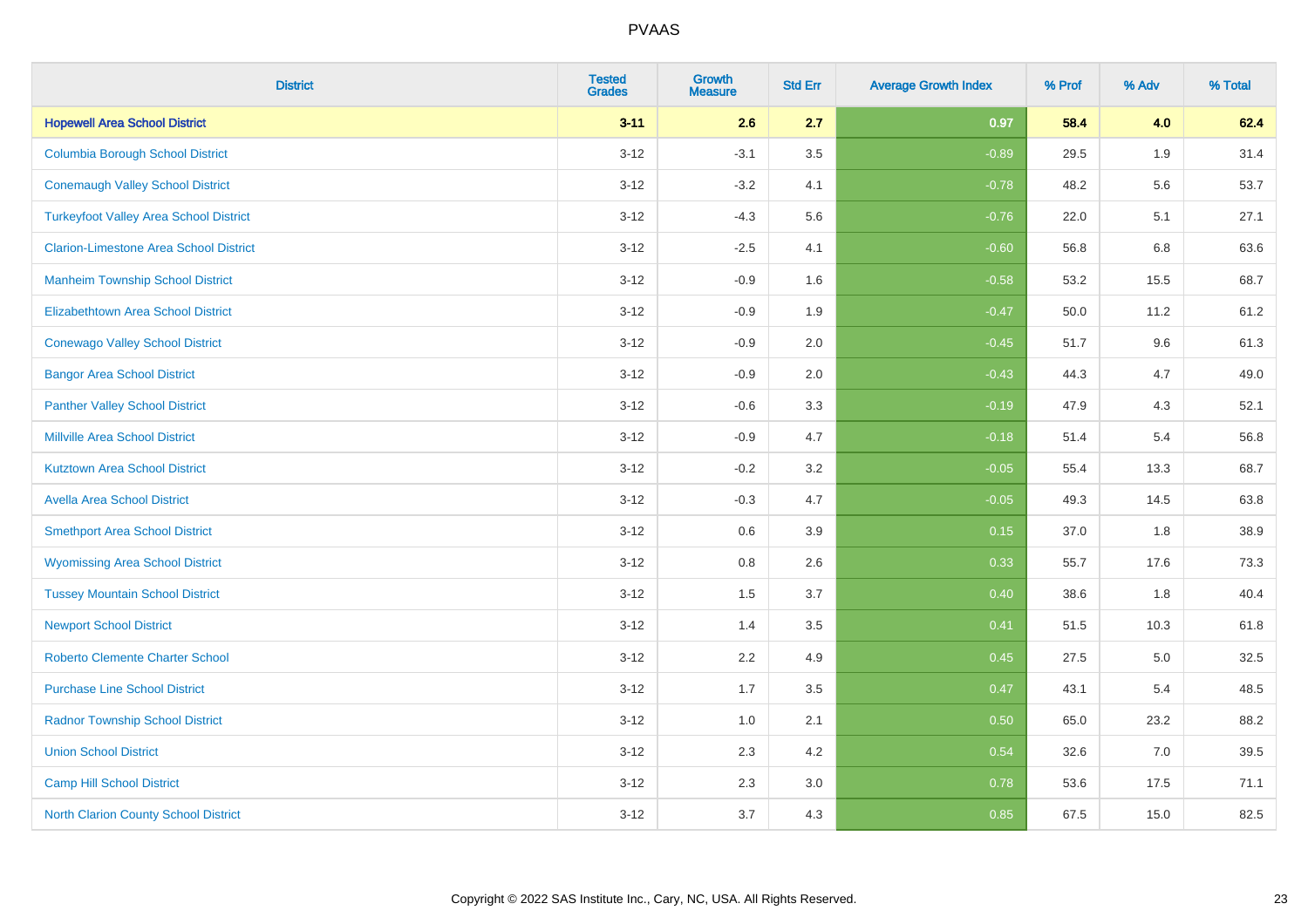| <b>District</b>                                        | <b>Tested</b><br><b>Grades</b> | <b>Growth</b><br><b>Measure</b> | <b>Std Err</b> | <b>Average Growth Index</b> | % Prof | % Adv   | % Total  |
|--------------------------------------------------------|--------------------------------|---------------------------------|----------------|-----------------------------|--------|---------|----------|
| <b>Hopewell Area School District</b>                   | $3 - 11$                       | 2.6                             | 2.7            | 0.97                        | 58.4   | 4.0     | 62.4     |
| <b>Woodland Hills School District</b>                  | $3 - 12$                       | $3.2\,$                         | 2.6            | 1.22                        | 31.4   | $3.6\,$ | $35.0\,$ |
| <b>Donegal School District</b>                         | $3 - 12$                       | 3.1                             | 2.4            | 1.29                        | 60.6   | 9.1     | 69.7     |
| <b>West York Area School District</b>                  | $3 - 12$                       | 3.2                             | 2.3            | 1.38                        | 53.8   | 4.4     | 58.2     |
| <b>Loyalsock Township School District</b>              | $3 - 12$                       | 4.2                             | 2.8            | $1.47$                      | 54.3   | 2.1     | 56.4     |
| <b>Hermitage School District</b>                       | $3 - 12$                       | 3.8                             | 2.4            | 1.60                        | 57.5   | 9.3     | 66.8     |
| <b>Oswayo Valley School District</b>                   | $3 - 12$                       | 8.5                             | 5.0            | 1.68                        | 50.0   | 16.7    | 66.7     |
| <b>Pottsville Area School District</b>                 | $3 - 12$                       | 4.4                             | 2.3            | 1.94                        | 44.8   | 5.4     | 50.2     |
| <b>West Allegheny School District</b>                  | $3 - 12$                       | 4.0                             | 2.1            | 1.96                        | 63.1   | 15.7    | 78.8     |
| Altoona Area School District                           | $3 - 12$                       | 3.3                             | 1.6            | 1.99                        | 47.7   | 8.2     | 55.9     |
| <b>Chester Charter Scholars Academy Charter School</b> | $3 - 12$                       | 8.4                             | 4.1            | 2.03                        | 23.4   | 0.0     | 23.4     |
| South Western School District                          | $3 - 12$                       | 3.9                             | 1.9            | 2.08                        | 60.2   | 8.1     | 68.3     |
| <b>Grove City Area School District</b>                 | $3 - 12$                       | 5.1                             | 2.4            | 2.09                        | 36.4   | 16.5    | 52.8     |
| <b>Eastern Lancaster County School District</b>        | $3 - 12$                       | 4.5                             | 2.2            | 2.09                        | 46.3   | 11.4    | 57.6     |
| Pennsylvania Distance Learning Charter School          | $3 - 12$                       | 9.3                             | 4.2            | 2.22                        | 42.2   | 3.1     | 45.3     |
| Lincoln Leadership Academy Charter School              | $3 - 12$                       | 14.2                            | 6.4            | 2.22                        | 23.5   | $0.0\,$ | 23.5     |
| People For People Charter School                       | $3 - 12$                       | 13.3                            | 5.5            | 2.43                        | 13.5   | 0.0     | 13.5     |
| <b>Wyalusing Area School District</b>                  | $3 - 12$                       | 8.8                             | 3.3            | 2.68                        | 54.6   | 11.7    | 66.2     |
| <b>Hempfield Area School District</b>                  | $3 - 12$                       | 4.6                             | 1.6            | 2.86                        | 53.5   | 20.1    | 73.6     |
| <b>Daniel Boone Area School District</b>               | $3 - 12$                       | 5.7                             | 2.0            | 2.88                        | 51.0   | 11.5    | 62.6     |
| <b>Dover Area School District</b>                      | $3 - 12$                       | 6.0                             | 2.1            | 2.94                        | 52.2   | 6.0     | 58.2     |
| <b>Cranberry Area School District</b>                  | $3 - 12$                       | 9.2                             | 3.0            | 3.04                        | 47.5   | 10.2    | 57.6     |
| Ambridge Area School District                          | $3 - 12$                       | 9.1                             | 2.6            | 3.46                        | 50.4   | 10.7    | 61.1     |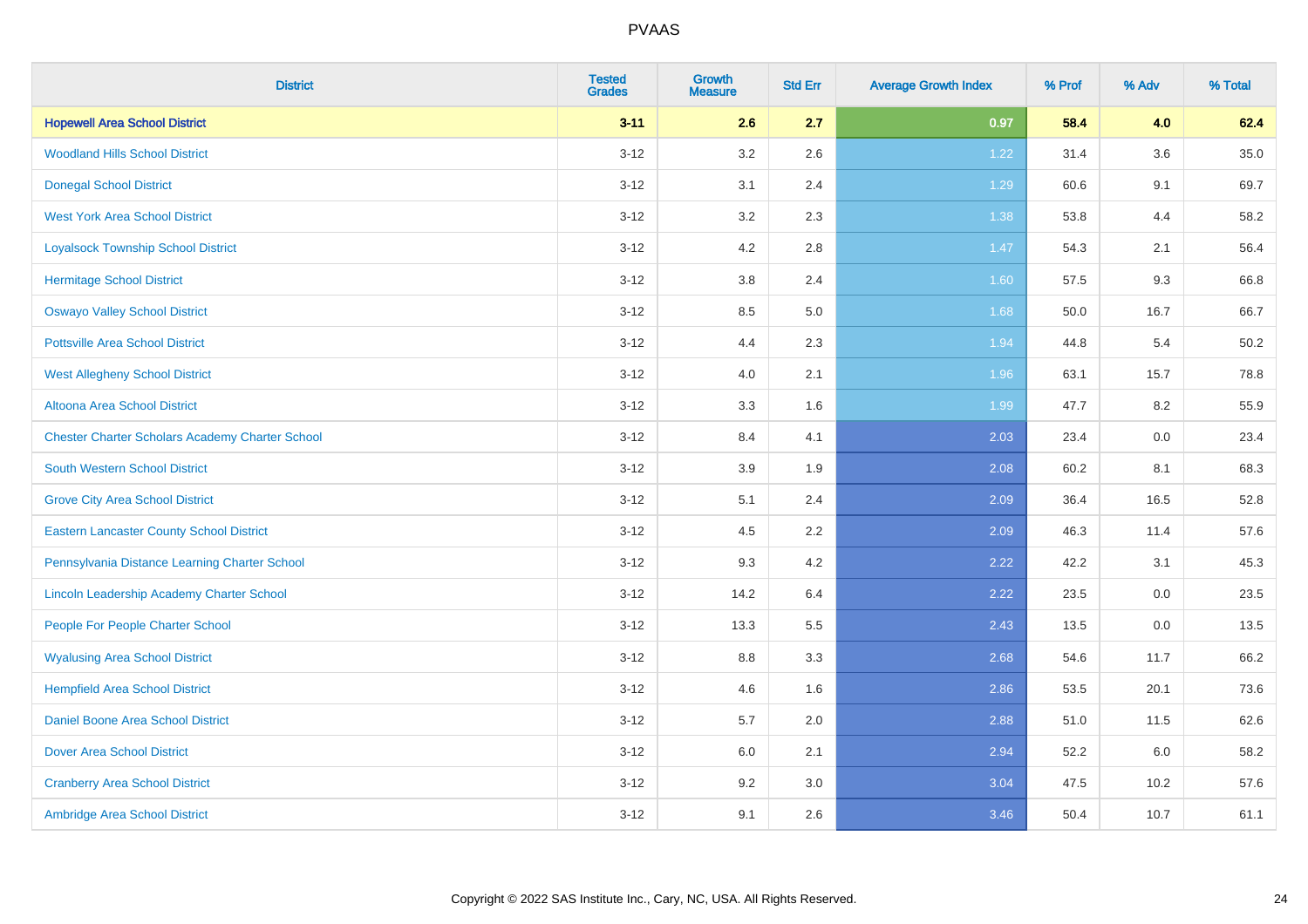| <b>District</b>                               | <b>Tested</b><br><b>Grades</b> | <b>Growth</b><br><b>Measure</b> | <b>Std Err</b> | <b>Average Growth Index</b> | % Prof | % Adv | % Total |
|-----------------------------------------------|--------------------------------|---------------------------------|----------------|-----------------------------|--------|-------|---------|
| <b>Hopewell Area School District</b>          | $3 - 11$                       | 2.6                             | 2.7            | 0.97                        | 58.4   | 4.0   | 62.4    |
| Pen Argyl Area School District                | $3 - 12$                       | $9.2\,$                         | 2.7            | 3.46                        | 50.0   | 12.6  | 62.6    |
| Selinsgrove Area School District              | $3 - 12$                       | 8.3                             | 2.3            | 3.54                        | 56.8   | 10.0  | 66.8    |
| <b>West Shore School District</b>             | $3 - 12$                       | $5.0\,$                         | 1.4            | 3.59                        | 54.2   | 9.4   | 63.6    |
| <b>Mckeesport Area School District</b>        | $3 - 12$                       | 9.0                             | 2.4            | 3.72                        | 31.0   | 4.5   | 35.5    |
| <b>Allentown City School District</b>         | $3 - 12$                       | 5.3                             | 1.4            | 3.88                        | 25.3   | 2.7   | 28.0    |
| <b>William Penn School District</b>           | $3-12$                         | 8.3                             | 2.1            | 3.99                        | 35.6   | 3.0   | 38.7    |
| <b>Greater Nanticoke Area School District</b> | $3 - 12$                       | 11.2                            | 2.8            | 4.01                        | 38.0   | 12.4  | 50.4    |
| Montoursville Area School District            | $3 - 12$                       | 10.8                            | 2.5            | 4.24                        | 44.6   | 20.1  | 64.8    |
| Pocono Mountain School District               | $3 - 12$                       | 6.8                             | 1.5            | 4.62                        | 45.8   | 5.0   | 50.7    |
| <b>Upper Darby School District</b>            | $3 - 12$                       | 6.9                             | 1.5            | 4.62                        | 45.0   | 6.7   | 51.7    |
| Penns Valley Area School District             | $3 - 12$                       | 14.0                            | 2.9            | 4.80                        | 41.9   | 23.1  | 65.0    |
| <b>Wilson School District</b>                 | $3 - 12$                       | 8.8                             | 1.5            | 5.96                        | 52.6   | 14.6  | 67.2    |
| <b>Ridley School District</b>                 | $3-12$                         | 10.0                            | 1.6            | 6.10                        | 45.6   | 8.2   | 53.8    |
| <b>Central York School District</b>           | $3 - 12$                       | 12.3                            | 1.7            | 7.20                        | 55.5   | 11.5  | 67.0    |
| <b>Tyrone Area School District</b>            | $3 - 12$                       | 19.7                            | 2.5            | 7.87                        | 60.4   | 16.7  | 77.1    |
| <b>Upper Dublin School District</b>           | $3-12$                         | 15.4                            | 1.8            | 8.53                        | 60.8   | 24.8  | 85.6    |
| Philadelphia City School District             | $3 - 12$                       | 7.5                             | 0.6            | 12.64                       | 38.4   | 7.0   | 45.4    |
| <b>Cumberland Valley School District</b>      | $3 - 12$                       | 18.5                            | 1.3            | 14.64                       | 60.7   | 23.4  | 84.1    |
| Esperanza Academy Charter School              | $4 - 11$                       | 4.0                             | 2.5            | 1.61                        | 32.4   | 0.7   | 33.1    |
| Mastery Charter School - Pickett Campus       | $6 - 10$                       | 5.6                             | 5.7            | 1.00                        | 27.8   | 0.0   | 27.8    |
| <b>Innovative Arts Academy Charter School</b> | $6 - 11$                       | $-9.1$                          | 3.7            | $-2.44$                     | 9.5    | 0.0   | 9.5     |
| La Academia Partnership Charter School        | $6 - 11$                       | $-11.0$                         | 4.7            | $-2.34$                     | 6.8    | 0.0   | 6.8     |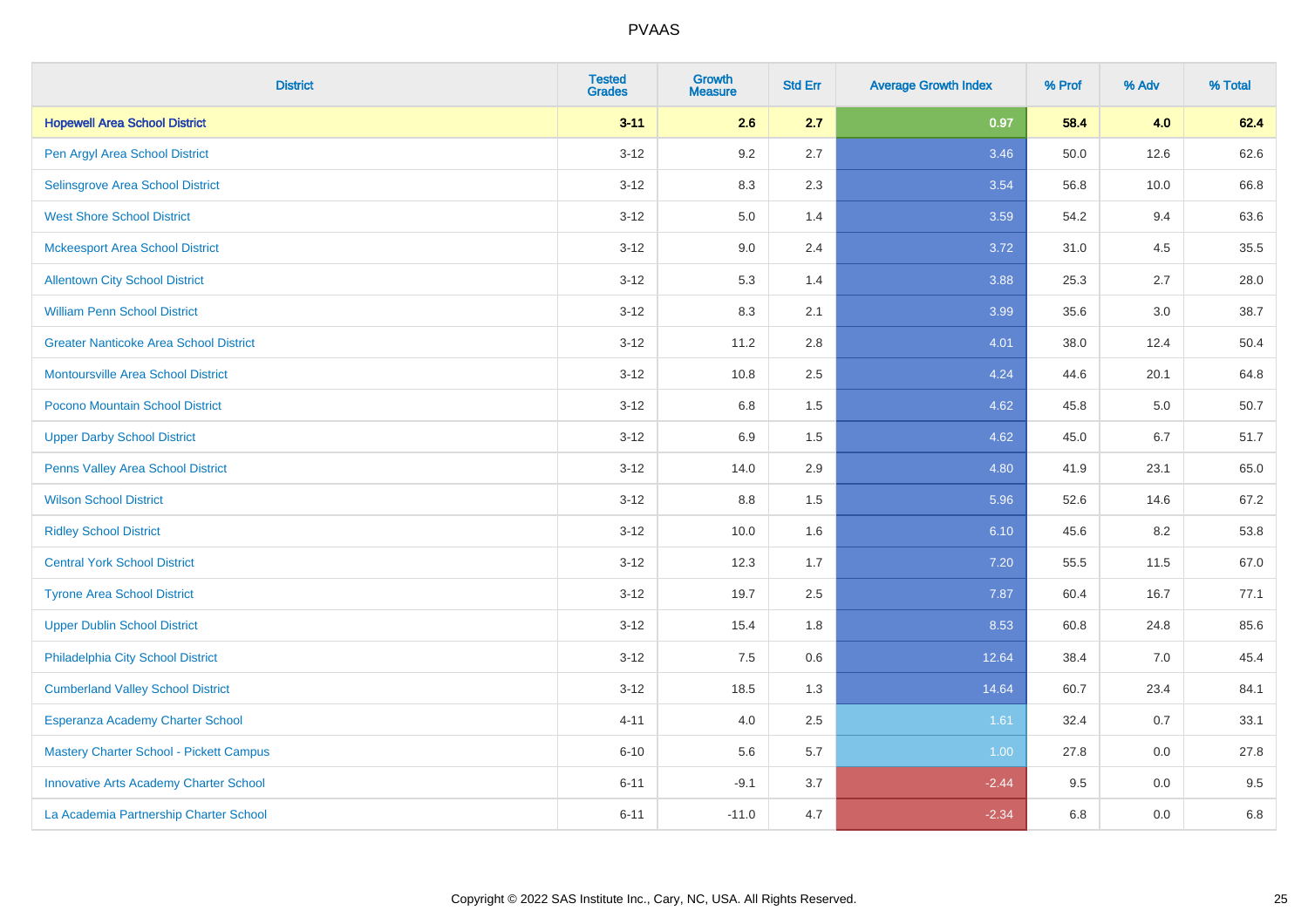| <b>District</b>                                                       | <b>Tested</b><br><b>Grades</b> | <b>Growth</b><br><b>Measure</b> | <b>Std Err</b> | <b>Average Growth Index</b> | % Prof  | % Adv | % Total |
|-----------------------------------------------------------------------|--------------------------------|---------------------------------|----------------|-----------------------------|---------|-------|---------|
| <b>Hopewell Area School District</b>                                  | $3 - 11$                       | 2.6                             | 2.7            | 0.97                        | 58.4    | 4.0   | 62.4    |
| Perseus House Charter School Of Excellence                            | $6 - 11$                       | $-5.2$                          | 3.0            | $-1.72$                     | 16.5    | 0.0   | 16.5    |
| Urban Pathways 6-12 Charter School                                    | $6 - 11$                       | 4.8                             | 6.4            | 0.75                        | 28.6    | 0.0   | 28.6    |
| Center For Student Learning Charter School At Pennsbury               | $6 - 12$                       | $-2.9$                          | 6.1            | $-0.47$                     | 42.9    | 0.0   | 42.9    |
| Dr Robert Ketterer Charter School Inc                                 | $6 - 12$                       | 10.1                            | 5.0            | 2.04                        | 14.9    | 0.4   | 15.3    |
| 21st Century Cyber Charter School                                     | $6 - 12$                       | 5.7                             | 2.3            | 2.50                        | 56.7    | 8.3   | 65.0    |
| <b>Mastery Charter School - Gratz Campus</b>                          | $7 - 10$                       | $-23.9$                         | 4.5            | $-5.29$                     | 2.9     | 0.0   | 2.9     |
| <b>Mastery Charter School - Shoemaker Campus</b>                      | $7 - 10$                       | 4.1                             | 3.0            | 1.34                        | 20.9    | 3.3   | 24.2    |
| <b>Achievement House Charter School</b>                               | $7 - 11$                       | $-0.7$                          | 4.0            | $-0.17$                     | 32.5    | 2.6   | 35.1    |
| <b>Mastery Charter High School-Lenfest Campus</b>                     | $7 - 11$                       | 2.5                             | 5.7            | 0.43                        | 40.0    | 0.0   | 40.0    |
| <b>Lincoln Park Performing Arts Charter School</b>                    | $7 - 11$                       | 3.6                             | 2.5            | 1.42                        | 59.6    | 14.7  | 74.3    |
| The New Academy Charter School                                        | $8 - 11$                       | $-10.4$                         | 5.2            | $-2.00$                     | 0.0     | 0.0   | 0.0     |
| <b>West Side CTC</b>                                                  | $9 - 10$                       | $-37.4$                         | 4.3            | $-8.64$                     | $8.8\,$ | 0.0   | 8.8     |
| <b>Bucks County Technical High School</b>                             | $9 - 10$                       | $-12.0$                         | 2.5            | $-4.84$                     | 35.9    | 3.2   | 39.2    |
| <b>Columbia-Montour AVTS</b>                                          | $9 - 10$                       | $-12.5$                         | 3.0            | $-4.16$                     | 22.3    | 0.6   | 22.9    |
| Preparatory Charter School Of Mathematics, Science, Tech, And Careers | $9 - 10$                       | $-4.0$                          | 2.5            | $-1.59$                     | 15.0    | 0.0   | 15.0    |
| <b>Westinghouse Arts Academy Charter School</b>                       | $9 - 10$                       | $-0.7$                          | 3.6            | $-0.19$                     | 59.2    | 8.4   | 67.6    |
| <b>KIPP Dubois Charter School</b>                                     | $9 - 10$                       | 4.7                             | 3.3            | 1.40                        | 31.0    | 1.4   | 32.4    |
| Lehigh Valley Charter High School For The Arts                        | $9 - 10$                       | $7.3$                           | 2.6            | 2.82                        | 62.3    | 18.2  | 80.5    |
| <b>Dauphin County Technical School</b>                                | $9 - 11$                       | $-45.5$                         | 2.6            | $-17.72$                    | 14.4    | 2.5   | 16.9    |
| Jefferson County-Dubois AVTS                                          | $9 - 11$                       | $-16.2$                         | 3.9            | $-4.16$                     | 23.0    | 0.0   | 23.0    |
| <b>Universal Audenried Charter School</b>                             | $9 - 11$                       | $-5.8$                          | 2.4            | $-2.40$                     | 14.6    | 0.0   | 14.6    |
| <b>Carbon Career &amp; Technical Institute</b>                        | $9 - 11$                       | $-5.7$                          | 3.6            | $-1.59$                     | 34.5    | 1.2   | 35.7    |